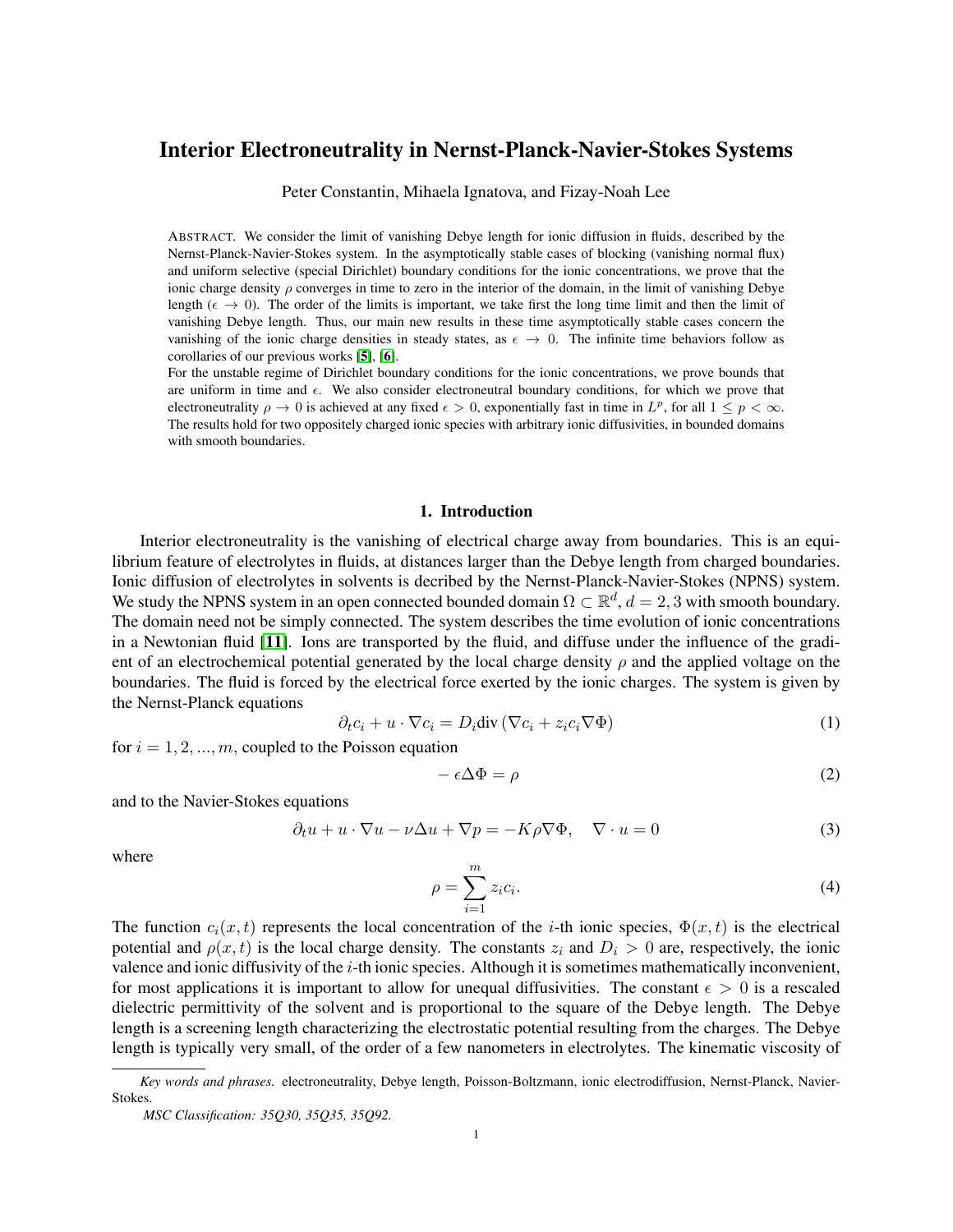the fluid is given by  $\nu > 0$ , and K is a positive coupling constant given by the product of the Boltzmann constant  $k_B$  and the absolute temperature of the system  $T_K$ . The electrical potential  $\Phi$  and charge density  $\rho$ have been nondimensionalized so that  $(k_BT_K/e)\Phi$  and  $e\rho$  respectively are their dimensional counterparts, where  $e$  is elementary charge.

The electrochemical potentials are

$$
\mu_i = \log c_i + z_i \Phi \tag{5}
$$

for  $i = 1, 2, ..., m$ . In terms of the electrochemical potential, the Nernst-Planck equations [\(1\)](#page-0-0) are given by

$$
(\partial_t + u \cdot \nabla)c_i = D_i \text{div}(c_i \nabla \mu_i), \quad i = 1, \dots m.
$$
 (6)

In this work, we consider the case of two ionic species,  $m = 2$ , with ionic valences  $z_1 = 1$  and  $z_2 = -1$ . The boundary conditions for  $\Phi$  are inhomogeneous Dirichlet boundary conditions

<span id="page-1-0"></span>
$$
\Phi(x,t)_{|\partial\Omega} = W(x) \tag{7}
$$

where  $W(x)$  is a given function of space, which we assume to be time independent and smooth. The boundary conditions for the Navier-Stokes equations are no slip, homogeneous Dirichlet,

$$
u_{|\partial\Omega} = 0.\t\t(8)
$$

We consider four sets of boundary conditions for  $c_i$ . Blocking boundary conditions, which correspond to impermeable boundaries that block ionic transport are

$$
(BL) \quad n \cdot (\nabla c_i + z_i c_i \nabla \Phi)_{|\partial \Omega} = 0, \quad i = 1, 2 \tag{9}
$$

where *n* is the outward pointing unit normal vector along  $\partial\Omega$ . Therefore, the blocking boundary conditions are homogeneous Neumann conditions for the electrochemical potentials,

$$
(BL) \quad n \cdot \nabla \mu_{i|\partial \Omega} = 0, \quad i = 1, 2. \tag{10}
$$

Dirichlet boundary conditions for the ionic concentrations model ion-selective (or permselective) membranes along which a fixed concentration of ions is maintained. They are

$$
(DI) \quad c_{i|\partial\Omega} = \gamma_i, \quad i = 1, 2,
$$
\n<sup>(11)</sup>

where  $\gamma_i = \gamma_i(x)$  are positive smooth time-independent functions on the boundary. In view of the Dirichlet boundary condition [\(7\)](#page-1-0) for the potential, the Dirichlet boundary conditions are inhomogeneous Dirichlet boundary conditions for the electrochemical potentials

$$
(DI) \quad \mu_{i|\partial\Omega} = \log(\gamma_i) + z_i W, \quad i = 1, 2. \tag{12}
$$

Uniform selective boundary conditions [[5,](#page-19-0) [6](#page-19-1)] are

$$
\textbf{(US)} \quad c_{i|S_i} = \gamma_i, \, n \cdot (\nabla c_i + z_i c_i \nabla \Phi)_{|\partial \Omega \setminus S_i} = 0, \quad i = 1, 2 \tag{13}
$$

where  $S_i \subset \partial \Omega$  are boundary portions. We require additionally that

<span id="page-1-1"></span>
$$
(\log \gamma_i(x) + z_i W(x))_{|S_i} = \log Z_i^{-1},\tag{14}
$$

holds with  $Z_i > 0$  *constant in space and time* when  $S_i \neq \emptyset$ . We take this to hold for at least one of  $i = 1, 2$ , otherwise the boundary conditions (US) coincide with (BL). The uniform selective boundary conditions thus require the constancy of the electrochemical potential on a portion of the boundary, and the vanishing of its normal derivative on the rest of the boundary,

$$
\textbf{(US)} \quad \mu_{i|S_i} = \log Z_i^{-1}, \qquad \qquad n \cdot \nabla \mu_{i|\partial \Omega \setminus S_i} = 0. \tag{15}
$$

Electroneutral boundary conditions are

$$
\text{(EN)} \quad c_{1|\partial\Omega} = c_{2|\partial\Omega}, \, n \cdot \nabla (c_1 + c_2)_{|\partial\Omega} = 0. \tag{16}
$$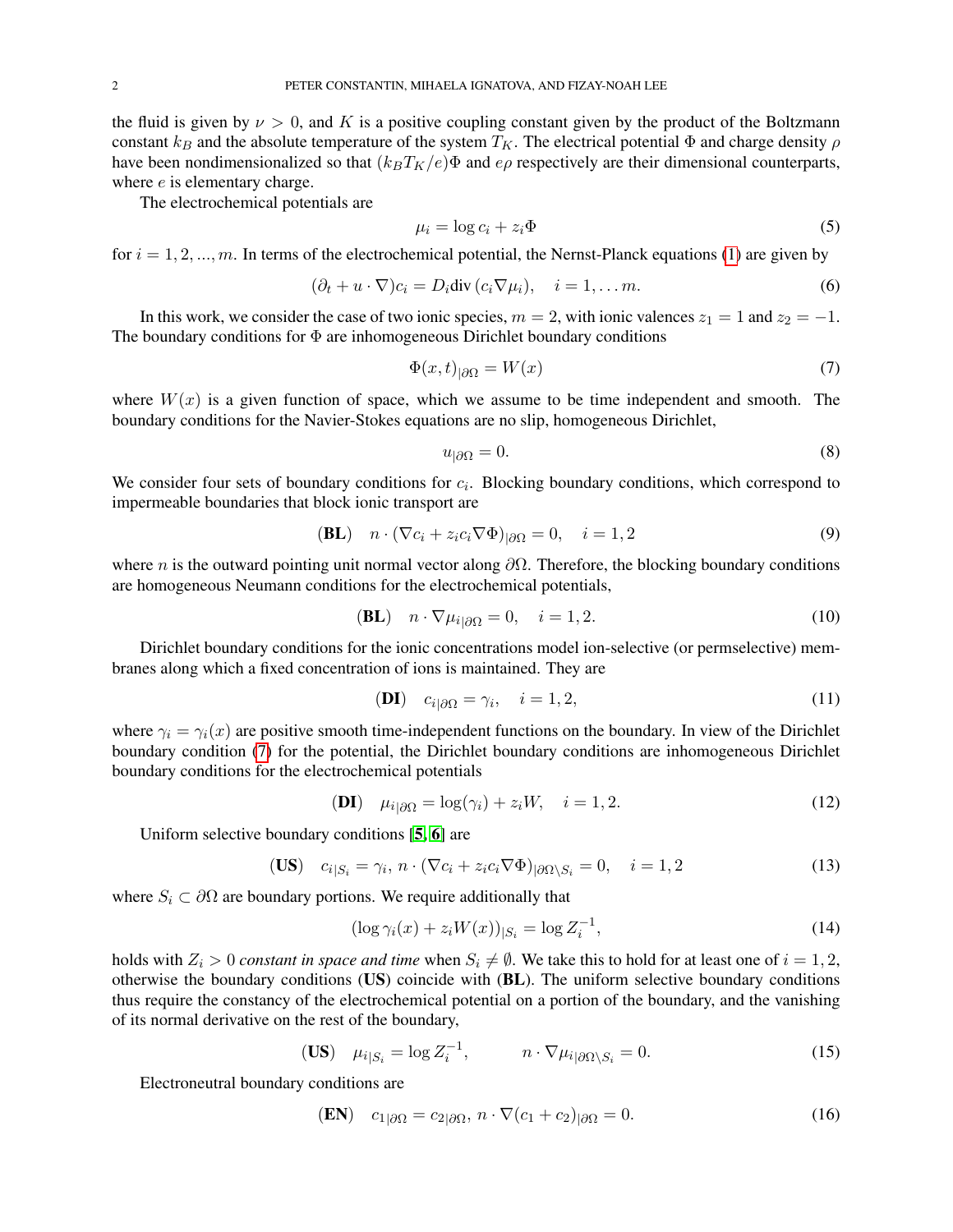We denote the total salt concentration by  $\sigma = c_1 + c_2$ . In terms of  $\rho$  and  $\sigma$ , the electroneutral boundary conditions (EN) are homogeneous Dirichlet boundary conditions for the charge density and homogeneous Neumann conditions for the salt concentration,

$$
\rho_{|\partial\Omega} = 0, \, n \cdot \nabla \sigma_{|\partial\Omega} = 0. \tag{17}
$$

In the absence of requirement  $(14)$ , the boundary conditions  $(DI)$  are an example of general selective boundary conditions [[5](#page-19-0)]. The choice of boundary conditions for the ionic concentrations and the electrical potential plays an important role in the dynamics of the solutions of the NPNS system, and several different boundary conditions, including those considered in this paper, have been studied in the literature. For two dimensions and (BL) boundary conditions, global well posedness and asymptotic behavior are obtained in [[1,](#page-19-3) [2,](#page-19-4) [4,](#page-19-5) [9](#page-19-6)] for the system without fluid. The full NPNS system with (BL) in two dimensions is addressed in [[3,](#page-19-7) [14](#page-19-8)], where for the electrical potential  $\Phi$ , Robin and homogeneous Dirichlet boundary conditions, respectively, are taken and global existence and stability are shown. For three dimensions, global well posedness is known in some but not all physically relevant cases. The lack of well posedness results in three dimensions is not solely due to the coupling with the Navier-Stokes equations, for which global existence is a major open problem. Even for the system uncoupled to fluid flow or the system coupled to Stokes flow instead, global well posedness in three dimensions is unknown in full generality. In [[15](#page-19-9)], global existence of weak solutions in three dimensions is shown for homogeneous Neumann boundary conditions on the potential. Recently, in [[10](#page-19-10)], the authors obtained analogous results in the case of no boundaries,  $\Omega = \mathbb{R}^3$ .

For (BL) and (US) boundary conditions for the ionic concentrations and inhomogeneous Dirichlet boundary conditions for the potential, global existence of strong solutions of the NPNS system is known in two dimensions for arbitrary large initial data [[5](#page-19-0)]. For the same boundary conditions in three dimensions, global smooth solutions exist for initial conditions that are sufficiently small perturbations of steady state solutions [[6](#page-19-1)]. In all these cases with global existence, as time tends to infinity, the solutions converge to unique stationary solutions selected by the initial total concentrations and the boundary conditions. In the Dirichlet case (DI), global existence was shown in [[7](#page-19-11)] for any spatial dimension by establishing uniform bounds depending on the parameter  $\epsilon$ . In this latter case, we do not expect stability results, as numerical simulations, experiments and rigorous analysis of simplified models suggest that instabilities may occur in this regime [[8,](#page-19-12) [12,](#page-19-13) [13,](#page-19-14) [16](#page-19-15)].

The main results of this paper are as follows. In the cases with global existence and stability (BL) and (US), we show that the charge density  $\rho$  vanishes in the interior of the domain  $\Omega$  in the long time limit  $t \to \infty$ , in the limit of vanishing Debye length,  $\epsilon \to 0$ . That is, for any fixed initial conditions in 2D and any compact K included in  $\Omega$ , we have

<span id="page-2-1"></span>
$$
\lim_{\epsilon \to 0} \lim_{t \to \infty} \sup_{x \in K} |\rho(x, t)| = 0.
$$
\n(18)

The same result holds in 3D with the same boundary conditions, for small perturbations of steady states. This result is a mathematical verification of the physical fact that in the stable cases, electroneutrality ( $\rho \sim 0$ ) holds away from the boundaries.

In [[5](#page-19-0)] it was shown that for each fixed  $\epsilon > 0$  the solutions  $(c_1, c_2, \Phi, u)$  converge in time to the steady state solutions  $(c_{1\epsilon}^*, c_{2\epsilon}^*, \Phi_{\epsilon}^*, 0)$ , where  $\Phi_{\epsilon}^*$  is the unique solution of the Poisson-Boltzmann equation

$$
(\mathbf{PB}_{\epsilon}) \quad -\epsilon \Delta \Phi_{\epsilon}^* = \frac{e^{-\Phi_{\epsilon}^*}}{Z_1} - \frac{e^{\Phi_{\epsilon}^*}}{Z_2}
$$
 (19)

subject to Dirichlet data [\(7\)](#page-1-0). The constants  $Z_i$ ,  $i = 1, 2$ , are given by

<span id="page-2-0"></span>
$$
Z_i^{-1} = I_0 \left( \int_{\Omega} e^{-z_i \Phi_{\epsilon}^*} dx \right)^{-1} \tag{20}
$$

with  $z_1 = 1$ ,  $z_2 = -1$  in the (BL) case. In the (US) case,  $Z_i$  is given by [\(14\)](#page-1-1) if  $S_i \neq \emptyset$ . If  $S_i = \emptyset$ , then  $Z_i$ is given by [\(20\)](#page-2-0), as in the (BL) case.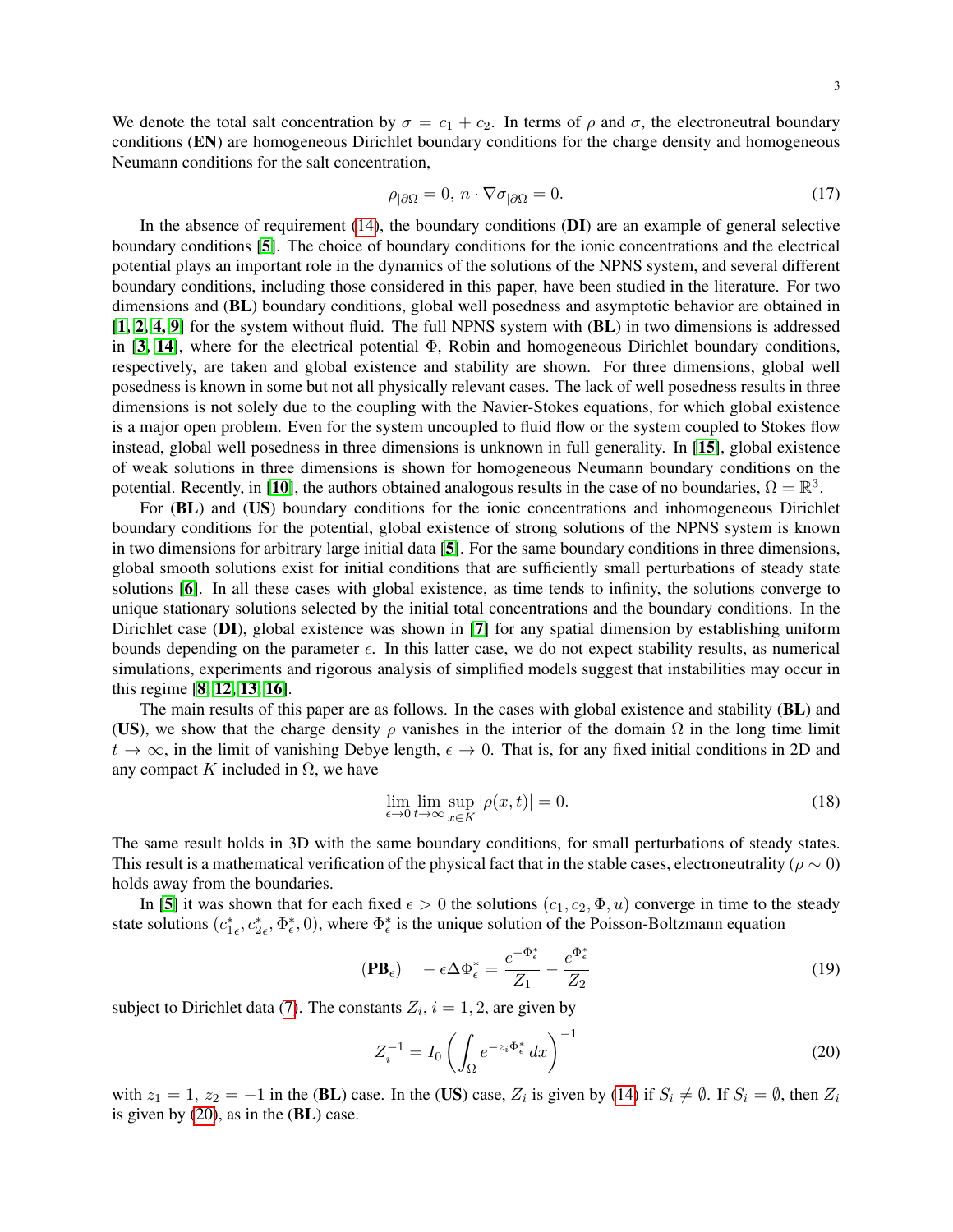With  $\Phi_{\epsilon}^*$  thus defined, the stationary ionic concentrations  $c_{i\epsilon}^*$  are given by the Boltzmann states,

$$
c_{i\epsilon}^*(x) = \frac{e^{-z_i\Phi_{\epsilon}^*(x)}}{Z_i}.
$$
\n(21)

The choices of  $Z_i > 0$  are precisely such that  $||c_i(0)||_{L^1} = I_0 = ||c_{i\epsilon}^*||_{L^1}$  in the (BL) case and such that  $c_{i|S_i} = \gamma_i = c_{i|\epsilon|S_i}^*$  in the (US) case.

In [[5](#page-19-0)], the convergence  $c_i \to c_{i\epsilon}^*$  as  $t \to \infty$  holds in the space  $H^1$ . It is not difficult to verify that convergence in  $L^{\infty}$  can be obtained by taking into consideration the uniform bounds in stronger norms (e.g.  $L_t^2H_x^2$ ), also established in the same paper. Thus, we know that for each fixed  $\epsilon > 0$ ,  $\|\rho(t) - \rho_{\epsilon}^*\|_{L^{\infty}} \to 0$  as  $t \to \infty$  where  $\rho_{\epsilon}^* = c_{1\epsilon}^* - c_{2\epsilon}^*$  is the charge density of the Boltzmann state. In order to prove the convergence [\(18\)](#page-2-1) in these cases, what remains to be shown is that for each compact  $K \subset \Omega$  the uniform convergence

<span id="page-3-0"></span>
$$
\lim_{\epsilon \to 0} \sup_{x \in K} |\rho_{\epsilon}^*(x)| = 0 \tag{22}
$$

holds. Here and in the rest of the paper, the subscript  $\epsilon$  is used to emphasize that  $\Phi_{\epsilon}^*$ , and correspondingly  $\rho_{\epsilon}^*$ , arises as the solution to  $(PB_{\epsilon})$ , for a specific choice of  $\epsilon$  and boundary conditions.

In the case of the boundary conditions (BL) and (US) we distinguish three different types of (US) boundary conditions. One type is when both the cation concentration  $(c_1)$  and anion concentration  $(c_2)$ have selective boundary portions (i.e.  $S_i \neq \emptyset$  for both  $i = 1, 2$ ), and two additional types are when one ionic species has a selective boundary portion while the other species is subject to purely blocking boundary conditions. Thus, in total, there are four different boundary conditions for which the uniform convergence [\(22\)](#page-3-0) must be shown. These are proved in Theorems [1](#page-4-0)[–4](#page-12-0) below. The proofs share some common elements and are based on the respective variational structures of the four Poisson-Boltzmann equations.

In the case of (DI) boundary conditions, we do not expect stability in general. We show that for arbitrary (DI) boundary conditions, the ionic concentrations do not grow larger than allowed by the Dirichlet and initial data. In particular, the ionic concentrations obey uniform bounds that do not depend on  $\epsilon$  and consequently the charge densities are bounded uniformly, independently of the Debye length. The bound is obtained from a maximum principle for the two-by-two system of evolution equations for the concentrations. Such a uniform bound is not known in general.

In the last section, we show that under (EN) boundary conditions, electroneutrality is achieved exponentially fast in  $L^p$ ,  $2 \le p < \infty$ . In this case

<span id="page-3-1"></span>
$$
\|\rho(t)\|_{L^p} \le C_p e^{-\lambda_p t} \tag{23}
$$

holds from arbitrary initial data, at each fixed  $\epsilon$ , with  $C_p$ ,  $\lambda_p$  independent of  $\epsilon$ . The a priori upper bound [\(23\)](#page-3-1) is proved on the basis of the  $p = 2$  case and a maximum principle for the system with these boundary conditions.

#### 2. Asymptotic electroneutrality of equilibria

We consider here Poisson-Boltzmann equations corresponding to blocking and uniformly selective boundary conditions. In these stable cases, the solutions of the Poisson-Boltzmann equations uniquely determine the steady states of the Nernst-Planck-Navier-Stokes equations. The concentrations are in Boltzmann states corresponding to the potential obtained by solving the relevant Poisson-Boltzmann equation, and the fluid is at rest. In this section we investigate the singular limit  $\epsilon \to 0$  of solutions of Poisson-Boltzmann equilibria, for four different boundary conditions. In each of these cases, the corresponding solutions of the Nernst-Planck-Navier-Stokes equations are known to be nonlinearly globally time asymptotically stable [[5](#page-19-0)]. The infinite time behavior, discussed in the next section, follows from the stability of steady states and their asymptotic interior electroneutrality.

In the first result, Theorem [1,](#page-4-0) we address uniform selective boundary conditions in which both the anions and the cations have selective boundary conditions.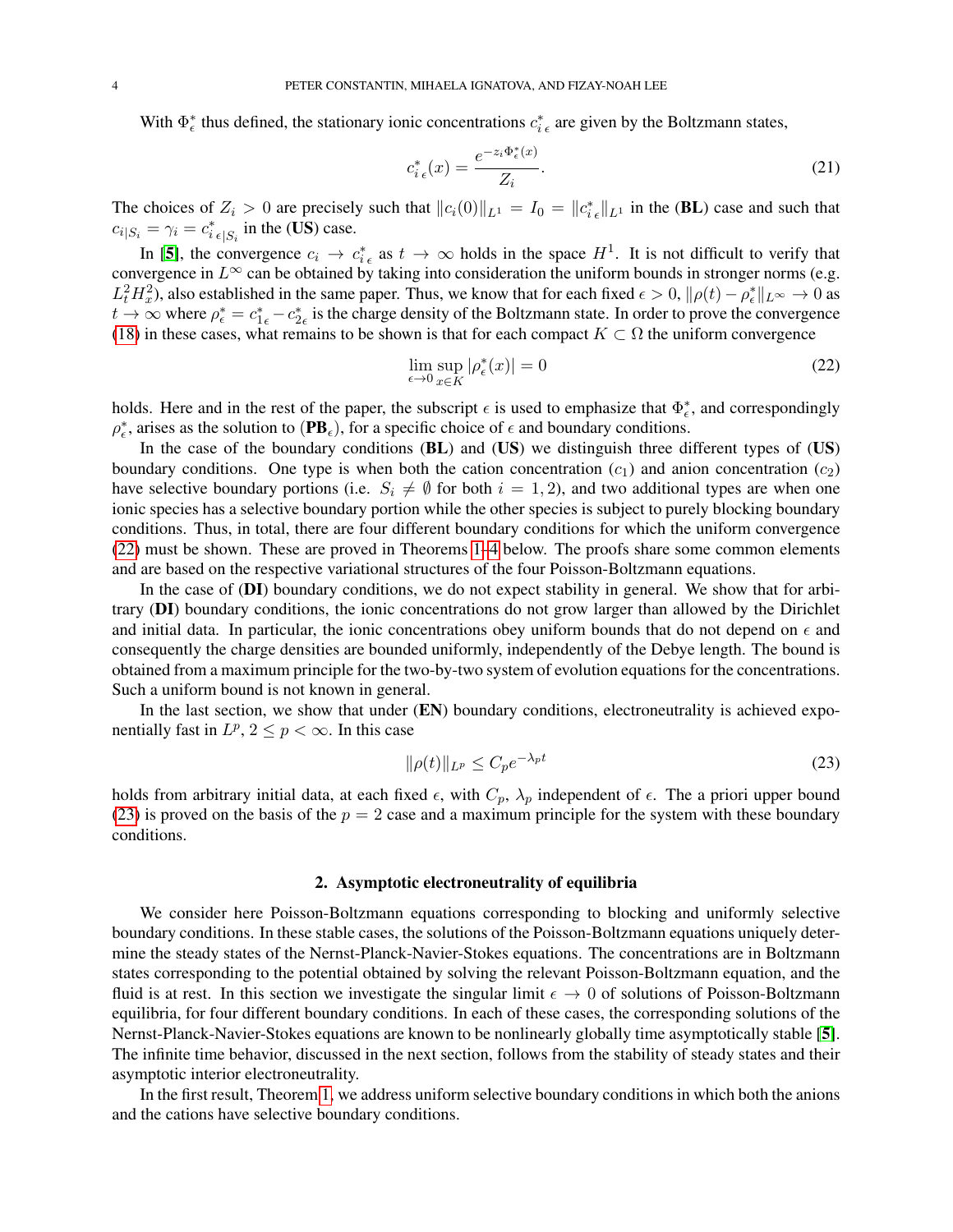<span id="page-4-0"></span>THEOREM 1. Let  $Z_1, Z_2 > 0$  be fixed given positive constants, and let  $\Phi_{\epsilon}^*$  be the unique solution of the *Poisson-Boltzmann equation*

<span id="page-4-1"></span>
$$
-\epsilon \Delta \Phi_{\epsilon}^{*} = \rho_{\epsilon}^{*} \tag{24}
$$

*with*

<span id="page-4-2"></span>
$$
\rho_{\epsilon}^{*} = \frac{e^{-\Phi_{\epsilon}^{*}}}{Z_{1}} - \frac{e^{\Phi_{\epsilon}^{*}}}{Z_{2}},
$$
\n(25)

and with boundary condition  $\Phi_{\epsilon\,|\partial\Omega}^*=W.$  Then for each compact subset  $K\subset\Omega$ , we have

$$
\lim_{\epsilon \to 0} \sup_{x \in K} |\rho_{\epsilon}^*(x)| = 0. \tag{26}
$$

PROOF. The proof of Theorem [1](#page-4-0) uses the variational nature of the solution to the elliptic equation [\(24\)](#page-4-1), [\(25\)](#page-4-2) with Dirichlet data W. The solution of this problem is the unique minimizer of the energy functional

<span id="page-4-3"></span>
$$
J_{\epsilon}[\psi] = \int_{\Omega} \left(\frac{\epsilon}{2} |\nabla \psi|^2 + \frac{e^{-\psi}}{Z_1} + \frac{e^{\psi}}{Z_2}\right) dx \tag{27}
$$

on the set  $\mathcal{A} = \{ \psi \in H^1(\Omega) \mid e^{\psi}, e^{-\psi} \in L^1(\Omega), \psi_{|\partial \Omega} = W \}$  [[5](#page-19-0)]. We prove that the limit

$$
\lim_{\epsilon \to 0} \min_{\psi \in \mathcal{A}} J_{\epsilon}[\psi] = \lim_{\epsilon \to 0} J_{\epsilon}[\Phi_{\epsilon}^*]
$$
\n(28)

exists and we compute it explicitly. This allows us to deduce the convergence of  $\rho_{\epsilon}^*$  to 0. We define

<span id="page-4-4"></span>
$$
G(y) = \frac{e^{-y}}{Z_1} + \frac{e^y}{Z_2}
$$
 (29)

so that  $J_{\epsilon}[\psi] = \int_{\Omega} \left(\frac{\epsilon}{2}\right)$  $\frac{\epsilon}{2} |\nabla \psi|^2 + G(\psi)$  dx, and we also define

<span id="page-4-5"></span>
$$
Z = \frac{1}{2}\log\frac{Z_2}{Z_1}.\tag{30}
$$

We note that  $G(y)$  attains its unique global minimum at  $y = Z$ . Step 1. We have

<span id="page-4-7"></span>
$$
\lim_{\epsilon \to 0} \min_{\psi \in A} J_{\epsilon}[\psi] = \lim_{\epsilon \to 0} J_{\epsilon}[\Phi_{\epsilon}^*] = G(Z)|\Omega|.
$$
\n(31)

Indeed, the lower bound for  $J_{\epsilon}[\cdot]$ ,

<span id="page-4-6"></span>
$$
J_{\epsilon}[\Phi_{\epsilon}^*] \ge \int_{\Omega} G(\Phi_{\epsilon}^*) dx \ge G(Z) |\Omega|,
$$
\n(32)

follows directly from [\(27\)](#page-4-3), [\(29\)](#page-4-4) and [\(30\)](#page-4-5). Next, we take as test functions  $\psi_{\delta} \in A$ , which satisfy the properties 1)  $\psi_{\delta} - Z$  is supported in  $\Omega \setminus \Omega_{\delta}$ , with  $\Omega_{\delta} = \{x \in \Omega \mid \inf_{y \in \partial \Omega} |x - y| > \delta\}$ , 2)  $|\nabla \psi_{\delta}| \sim \mathcal{O}(\delta^{-1})$ , and 3)  $|\psi_{\delta}| \leq |Z| + \sup |W|$ . For such test functions, we see that

$$
J_{\epsilon}[\psi_{\delta}] \le \frac{\epsilon}{2} C_W \delta^{-1} + \int_{\Omega} \frac{e^{-\psi_{\delta}}}{Z_1} + \frac{e^{\psi_{\delta}}}{Z_2} dx \tag{33}
$$

where  $C_W$  is a constant depending on W and Z but is independent of  $\delta$ . Then choosing for instance  $\delta(\epsilon) = \epsilon^{1/2}$  and applying the dominated convergence theorem for the second term on the right hand side, we obtain

<span id="page-4-9"></span>
$$
\limsup_{\epsilon \to 0} J_{\epsilon}[\Phi_{\epsilon}^*] \le \limsup_{\epsilon \to 0} J_{\epsilon}[\psi_{\delta(\epsilon)}] \le G(Z)|\Omega|.
$$
\n(34)

Together with the lower bound [\(32\)](#page-4-6), the conclusion [\(31\)](#page-4-7) follows, and the proof of Step 1 is complete. Step 2. We claim that

<span id="page-4-8"></span>
$$
\lim_{\epsilon \to 0} \Phi_{\epsilon}^*(x) = Z \tag{35}
$$

holds uniformly for  $x \in K$ . To prove the claim, we first observe that because G is convex, we have

$$
\Delta(G(\Phi_{\epsilon}^*)) = G''(\Phi_{\epsilon}^*)|\nabla\Phi_{\epsilon}^*|^2 + \frac{1}{\epsilon}G'(\Phi_{\epsilon}^*)^2 \ge 0
$$
\n(36)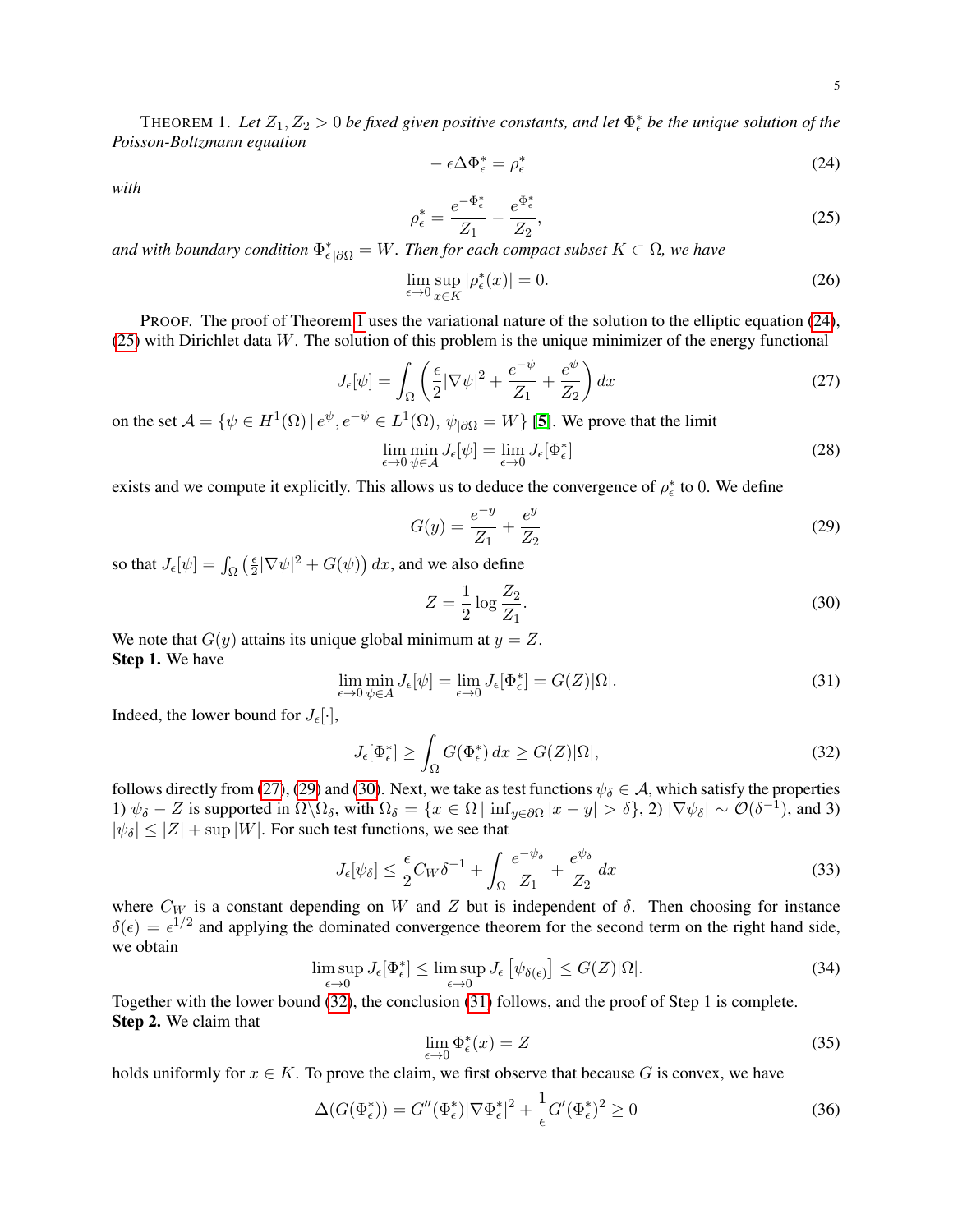where we used the fact that  $\epsilon \Delta \Phi_{\epsilon}^* = G'(\Phi_{\epsilon}^*)$ . Thus the function  $x \mapsto G(\Phi_{\epsilon}^*(x))$  is subharmonic. Then, if B = B<sub>r</sub> is a ball centered at  $x_0 \in K$  with radius  $r = d(\partial \Omega, \partial K) = \inf\{|x - y| | x \in \partial \Omega, y \in \partial K\}$ , we have

$$
\int_{B} G(\Phi_{\epsilon}^{*}) dx \ge G(\Phi_{\epsilon}^{*}(x_{0}))|B|.
$$
\n(37)

Thus

$$
J_{\epsilon}[\Phi_{\epsilon}^{*}] \ge \int_{\Omega} G(\Phi_{\epsilon}^{*}) dx = \int_{\Omega \setminus B} G(\Phi_{\epsilon}^{*}) dx + \int_{B} G(\Phi_{\epsilon}^{*}) dx
$$
  
\n
$$
\ge G(Z) |\Omega \setminus B| + G(\Phi_{\epsilon}^{*}(x_{0}))|B|
$$
  
\n
$$
= G(Z) |\Omega| + (G(\Phi_{\epsilon}^{*}(x_{0})) - G(Z))|B|.
$$
\n(38)

Thus, from [\(31\)](#page-4-7), we have

<span id="page-5-0"></span>
$$
\lim_{\epsilon \to 0} J_{\epsilon}[\Phi_{\epsilon}^*] = G(Z)|\Omega|,\tag{39}
$$

and recalling that  $G(y)$  attains its global minimum at  $y = Z$ , we obtain that  $G(\Phi_{\epsilon}^*(x_0)) \to G(Z)$  and thus that  $\Phi_{\epsilon}^*(x_0) \to Z$  as  $\epsilon \to 0$ . The convergence is uniform in K because we can choose a ball B of radius r for each  $x_0 \in K$  and because the convergence rate in [\(39\)](#page-5-0) does not depend on the choice of  $x_0$ .

The fact that [\(35\)](#page-4-8) holds completes the proof of Theorem [1](#page-4-0) because we have that  $\rho_{\epsilon}^*(x) = -G'(\Phi_{\epsilon}^*(x))$ and  $G'(Z)=0$ .  $(Z) = 0.$ 

Next we consider the case of (BL) boundary conditions.

<span id="page-5-7"></span>THEOREM 2. Let  $I_0 > 0$  be given and let  $\Phi_{\epsilon}^*$  be the unique solution of the Poisson-Boltzmann equation

<span id="page-5-1"></span>
$$
- \epsilon \Delta \Phi_{\epsilon}^{*} = \rho_{\epsilon}^{*} \tag{40}
$$

*with*

<span id="page-5-2"></span>
$$
\rho_{\epsilon}^* = I_0 \left( \frac{e^{-\Phi_{\epsilon}^*}}{\int_{\Omega} e^{-\Phi_{\epsilon}^*} dx} - \frac{e^{\Phi_{\epsilon}^*}}{\int_{\Omega} e^{\Phi_{\epsilon}^*} dx} \right)
$$
(41)

and with boundary condition  $\Phi_{\epsilon|\partial\Omega}^* = W$ . Then for each compact  $K \subset \Omega$ , we have

<span id="page-5-8"></span>
$$
\lim_{\epsilon \to 0} \sup_{x \in K} |\rho_{\epsilon}^*(x)| = 0. \tag{42}
$$

PROOF. The unique solution of  $(40)$ – $(41)$  with Dirichlet data W is the minimizer of the functional

<span id="page-5-3"></span>
$$
I_{\epsilon}[\psi] = \frac{\epsilon}{2} \int_{\Omega} |\nabla \psi|^2 dx + I_0 \log \left( \int_{\Omega} e^{-\psi} dx \int_{\Omega} e^{\psi} dx \right)
$$
(43)

on the set  $\mathcal{A} = \{ \psi \in H^1(\Omega) \mid e^{\psi}, e^{-\psi} \in L^1(\Omega), \psi_{|\partial\Omega} = W \}$  [[5](#page-19-0)]. Step 1. For the functional defined above in [\(43\)](#page-5-3), we have

<span id="page-5-4"></span>
$$
\lim_{\epsilon \to 0} \min_{\psi \in A} I_{\epsilon}[\psi] = \lim_{\epsilon \to 0} I_{\epsilon}[\Phi_{\epsilon}^*] = 2I_0 \log |\Omega|.
$$
\n(44)

The proof of [\(44\)](#page-5-4) closely follows that of [\(31\)](#page-4-7). First, we observe that by Cauchy-Schwarz inequality we have

<span id="page-5-5"></span>
$$
I_{\epsilon}[\Phi_{\epsilon}^*] = \frac{\epsilon}{2} \int_{\Omega} |\nabla \Phi_{\epsilon}^*|^2 dx + I_0 \log \left( \int_{\Omega} e^{-\Phi_{\epsilon}^*} dx \int_{\Omega} e^{\Phi_{\epsilon}^*} dx \right)
$$
  
\n
$$
\geq I_0 \log \left( \int_{\Omega} 1 dx \right)^2
$$
  
\n
$$
= 2I_0 \log |\Omega|.
$$
 (45)

Next, we take as test functions  $\psi_{\delta} \in A$  with the following properties: 1)  $\psi_{\delta}$  is supported in  $\Omega \backslash \Omega_{\delta}$ , 2)  $|\nabla \psi_{\delta}| \sim \mathcal{O}(\delta^{-1})$ , and 3)  $|\psi_{\delta}| \leq \sup |W|$ . Using these test functions, we obtain, as in the proof of [\(31\)](#page-4-7), taking for instance  $\delta(\epsilon) = \epsilon^{\frac{1}{2}}$  and using dominated convergence,

<span id="page-5-6"></span>
$$
\limsup_{\epsilon \to 0} I_{\epsilon}[\Phi_{\epsilon}^*] \le \limsup_{\epsilon \to 0} I_{\epsilon}[\psi_{\delta(\epsilon)}] \le 2I_0 \log |\Omega|.
$$
\n(46)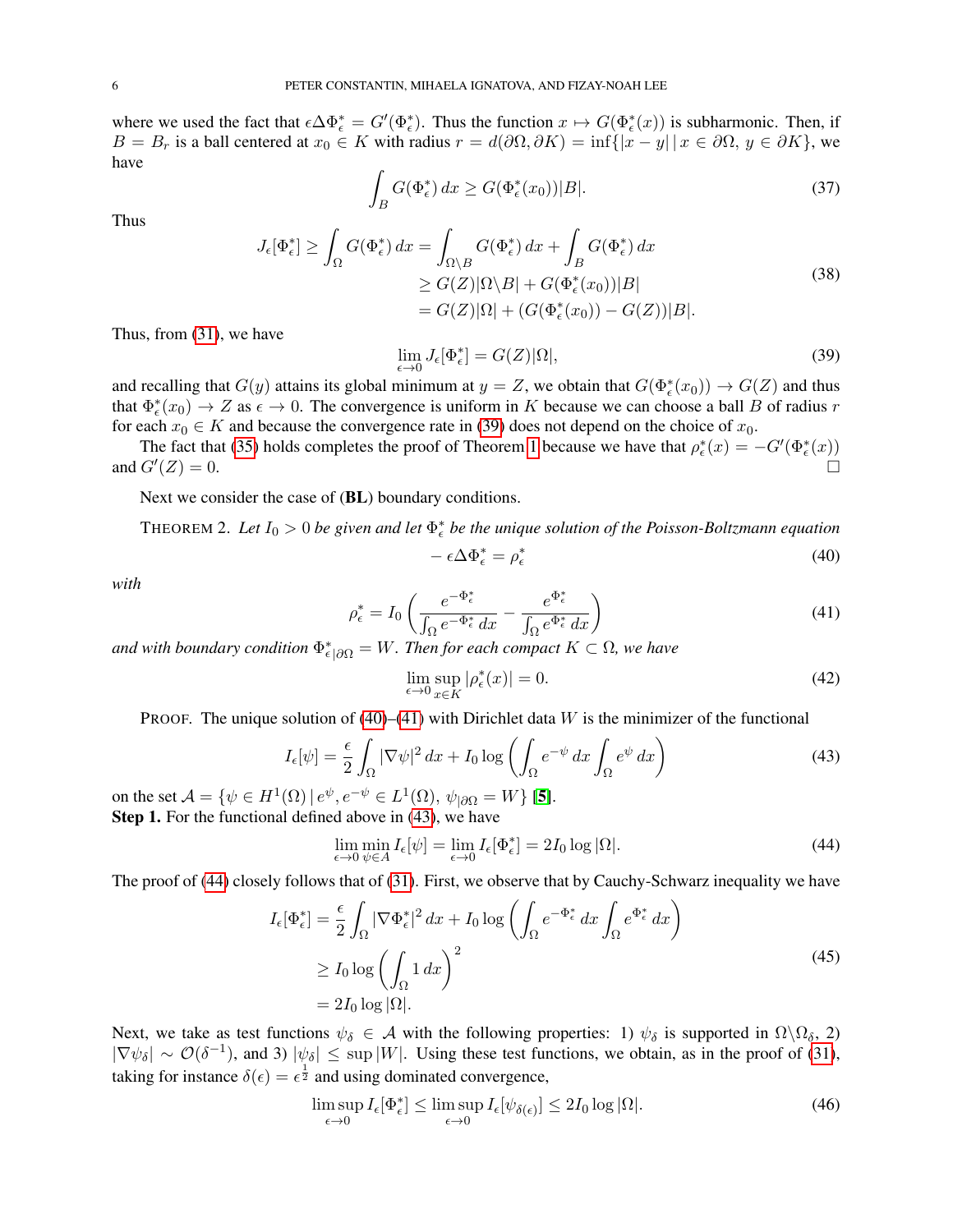The second inequality holds because, on one hand the limit  $\lim_{\epsilon \to 0} \epsilon \int_{\Omega} |\nabla \psi_{\delta}|^2 dx = 0$ , in view of the scaling of  $\delta$  and the fact that the measure of the support of  $\psi_{\delta}$  vanishes in the limit, and on the other hand by the Lebesgue dominated convergence theorem whereby  $\lim_{\epsilon \to 0} \int_{\Omega} e^{\pm \psi_{\delta}(x)} dx = |\Omega|$ . Combining [\(45\)](#page-5-5) and [\(46\)](#page-5-6), we obtain [\(44\)](#page-5-4).

Step 2. We have

<span id="page-6-0"></span>
$$
\lim_{\epsilon \to 0} \int_{\Omega} e^{-\Phi_{\epsilon}^{*}} dx \int_{\Omega} e^{\Phi_{\epsilon}^{*}} dx = |\Omega|^{2}.
$$
\n(47)

Indeed, we estimate as in [\(45\)](#page-5-5),

$$
I_{\epsilon}[\Phi_{\epsilon}^*] \ge I_0 \log \left( \int_{\Omega} e^{-\Phi_{\epsilon}^*} dx \int_{\Omega} e^{\Phi_{\epsilon}^*} dx \right) \ge 2I_0 \log |\Omega|.
$$
 (48)

By [\(44\)](#page-5-4), the left hand side converges to  $2I_0 \log |\Omega|$  in the limit as  $\epsilon \to 0$ . Thus the middle term also converges to the same value, and [\(47\)](#page-6-0) follows.

**Step 3.** We have the  $L^1$  convergence

<span id="page-6-1"></span>
$$
\lim_{\epsilon \to 0} \|\rho_{\epsilon}^*\|_{L^1} = 0. \tag{49}
$$

Toward the proof of [\(49\)](#page-6-1), we set

$$
A_i(\epsilon) = \frac{1}{|\Omega|} \int_{\Omega} e^{-z_i \Phi_{\epsilon}^*} dx \tag{50}
$$

for  $i = 1, 2$ , with  $z_1 = 1$ ,  $z_2 = -1$ , and we claim that

<span id="page-6-2"></span>
$$
\lim_{\epsilon \to 0} \left\| 1 - \frac{e^{-z_i \Phi_{\epsilon}^*}}{A_i(\epsilon)} \right\|_{L^1} = 0.
$$
\n(51)

In order to show [\(51\)](#page-6-2), we take advantage of the strong correlation between the two concentrations. Denoting by  $\|\cdot\|$  the  $L^2$  norm and by  $(\cdot, \cdot)$  the  $L^2$  inner product, we have

<span id="page-6-3"></span>
$$
||u||2||v||2 = |(u, v)|2 + ||z||2||v||2,
$$
\n(52)

where, assuming  $|u| > 0$  and  $v \neq 0$  in  $L^2$ ,

$$
z = u - \frac{(u, v)}{(v, v)}v = u \left(1 - \frac{(u, v)}{(v, v)}\frac{v}{u}\right).
$$
 (53)

Setting  $u = e^{\Phi_{\epsilon}^*/2}$  and  $v = e^{-\Phi_{\epsilon}^*/2}$ , [\(52\)](#page-6-3) together with the Cauchy-Schwarz inequality gives

$$
\int_{\Omega} e^{\Phi_{\epsilon}^{*}} dx \int_{\Omega} e^{-\Phi_{\epsilon}^{*}} dx = |\Omega|^{2} + \int_{\Omega} e^{\Phi_{\epsilon}^{*}} \left(1 - \frac{e^{-\Phi_{\epsilon}^{*}}}{A_{1}(\epsilon)}\right)^{2} dx \int_{\Omega} e^{-\Phi_{\epsilon}^{*}} dx
$$
\n
$$
\geq |\Omega|^{2} + \left(\int_{\Omega} \left|1 - \frac{e^{-\Phi_{\epsilon}^{*}}}{A_{1}(\epsilon)}\right| dx\right)^{2}.
$$
\n(54)

Then, since the left hand side converges to  $|\Omega|^2$  by [\(47\)](#page-6-0), we obtain the conclusion [\(51\)](#page-6-2) for  $i = 1$ . The  $i = 2$ case is obtained analogously by switching  $u, v$  in the definition of z.

From [\(51\)](#page-6-2) we have

$$
\lim_{\epsilon \to 0} \|\rho_{\epsilon}^*\|_{L^1} \le \frac{1}{|\Omega|} \lim_{\epsilon \to 0} \left( \left\| 1 - \frac{e^{-\Phi_{\epsilon}^*}}{A_1(\epsilon)} \right\|_{L^1} + \left\| 1 - \frac{e^{\Phi_{\epsilon}^*}}{A_2(\epsilon)} \right\|_{L^1} \right) = 0, \tag{55}
$$

and thus, [\(49\)](#page-6-1) holds.

**Step 4.** We prove bounds on  $\Phi_{\epsilon}^*$  uniform in  $\epsilon$ . More precisely, for all  $\epsilon > 0$  and  $x \in \Omega$ , we have

<span id="page-6-5"></span>
$$
\inf W \le \Phi_{\epsilon}^*(x) \le \sup W. \tag{56}
$$

Indeed, suppose  $\Phi_{\epsilon}^*$  attains an interior global maximum value exceeding sup W, say at  $x_0 \in \Omega$ . Then at  $x_0$ we must have  $\Delta \Phi_{\epsilon}^{*} \leq 0$ , so that

<span id="page-6-4"></span>
$$
\frac{e^{-\Phi_{\epsilon}^*(x_0)}}{\int_{\Omega} e^{-\Phi_{\epsilon}^*} dx} - \frac{e^{\Phi_{\epsilon}^*(x_0)}}{\int_{\Omega} e^{\Phi_{\epsilon}^*} dx} \ge 0
$$
\n(57)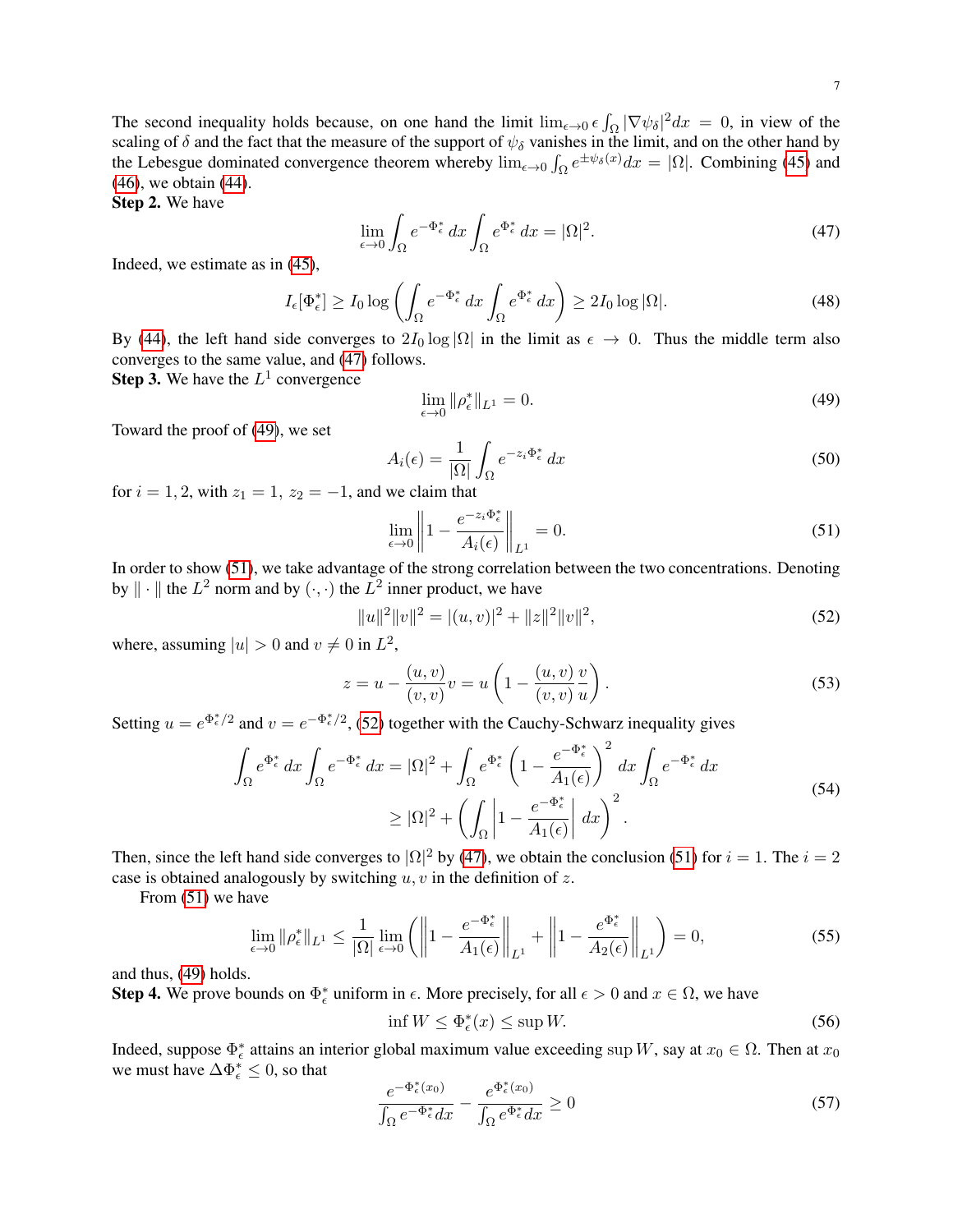Rearranging the terms in [\(57\)](#page-6-4), we obtain

$$
\left(e^{\Phi_{\epsilon}^*(x_0)}\right)^2 \le \frac{\int_{\Omega} e^{\Phi_{\epsilon}^*} dx}{\int_{\Omega} e^{-\Phi_{\epsilon}^*} dx}
$$
  
 
$$
\le |\Omega|^{-2} \left(\int_{\Omega} e^{\Phi_{\epsilon}^*} dx\right)^2
$$
 (58)

where the second inequality follows from

$$
|\Omega|^2 \le \int_{\Omega} e^{\Phi_{\epsilon}^*} dx \int_{\Omega} e^{-\Phi_{\epsilon}^*} dx.
$$
\n(59)

Thus,  $\Phi_{\epsilon}^*$  must be constant, but this is a contradiction, because  $\Phi_{\epsilon}^*(x_0) > \sup W$ . The upper bound is proved and the lower bound is proved analogously.

**Step 5.** We have the  $L^2$  convergence

<span id="page-7-0"></span>
$$
\lim_{\epsilon \to 0} \|\rho_{\epsilon}^*\|_{L^2} = 0. \tag{60}
$$

Indeed, we obtain

$$
\lim_{\epsilon \to 0} \left\| 1 - \frac{e^{-z_i \Phi_{\epsilon}^*}}{A_i(\epsilon)} \right\|_{L^2} = 0 \tag{61}
$$

for  $i = 1, 2, z_1 = 1, z_2 = -1$ , from [\(51\)](#page-6-2), because

$$
\int_{\Omega} \left| 1 - \frac{e^{-z_i \Phi_{\epsilon}}}{A_i(\epsilon)} \right|^2 dx \leq \left\| 1 - \frac{e^{-z_i \Phi_{\epsilon}}}{A_i(\epsilon)} \right\|_{L^1} \left\| 1 - \frac{e^{-z_i \Phi_{\epsilon}}}{A_i(\epsilon)} \right\|_{L^{\infty}}
$$
\n(62)

and, because [\(56\)](#page-6-5) yields a uniform bound of the  $L^{\infty}$  norm independent of  $\epsilon$ . **Step 6.** The map  $x \mapsto (\rho_{\epsilon}^*(x))^2$  is subharmonic. Recalling [\(41\)](#page-5-2),

$$
\rho_{\epsilon}^* = I_0 \left( \frac{e^{-\Phi_{\epsilon}^*}}{\int_{\Omega} e^{-\Phi_{\epsilon}^*} dx} - \frac{e^{\Phi_{\epsilon}^*}}{\int_{\Omega} e^{\Phi_{\epsilon}^*} dx} \right),
$$
\n(63)

a direct computation gives

$$
\Delta \rho_{\epsilon}^{*} = \rho_{\epsilon}^{*} \left( \frac{I_{0}}{\epsilon |\Omega|} \left( \frac{e^{-\Phi_{\epsilon}^{*}}}{A_{1}(\epsilon)} + \frac{e^{\Phi_{\epsilon}^{*}}}{A_{2}(\epsilon)} \right) + |\nabla \Phi_{\epsilon}^{*}|^{2} \right). \tag{64}
$$

Thus,  $\rho_{\epsilon}^* \Delta \rho_{\epsilon}^* \geq 0$ , from which it follows that  $\Delta(\rho_{\epsilon}^*)^2 = 2\rho_{\epsilon}^* \Delta \rho_{\epsilon}^* + 2|\nabla \rho_{\epsilon}^*|^2 \geq 0$ .

We conclude now the proof of Theorem [2.](#page-5-7) As in the proof of Theorem [1,](#page-4-0) we fix  $x_0 \in K$  and consider the ball  $B = B_r$  centered at  $x_0$  with radius  $r = d(\partial \Omega, \partial K)$ . By subharmonicity, we have

<span id="page-7-3"></span>
$$
\|\rho_{\epsilon}^*\|_{L^2}^2 = \int_{\Omega} (\rho_{\epsilon}^*(x))^2 dx \ge |B| (\rho_{\epsilon}^*(x_0))^2. \tag{65}
$$

Thus in light of [\(60\)](#page-7-0), we obtain the desired conclusion [\(42\)](#page-5-8).  $\Box$ 

Finally, we consider the two remaining cases of (US) boundary conditions.

<span id="page-7-1"></span>THEOREM 3. Let  $Z_1 > 0$  and  $I_2 > 0$  be given and let  $\Phi_{\epsilon}^*$  be the unique solution of the Poisson-*Boltzmann equation*

<span id="page-7-2"></span>
$$
-\epsilon \Delta \Phi_{\epsilon}^{*} = \rho_{\epsilon}^{*} \tag{66}
$$

*with*

<span id="page-7-4"></span>
$$
\rho_{\epsilon}^* = \frac{e^{-\Phi_{\epsilon}^*}}{Z_1} - I_2 \frac{e^{\Phi_{\epsilon}^*}}{\int_{\Omega} e^{\Phi_{\epsilon}^*} dx}
$$
(67)

and with boundary condition  $\Phi_{\epsilon|\partial\Omega}^* = W$ . Then for each compact  $K \subset \Omega$ , we have

$$
\lim_{\epsilon \to 0} \sup_{x \in K} |\rho_{\epsilon}^*(x)| = 0. \tag{68}
$$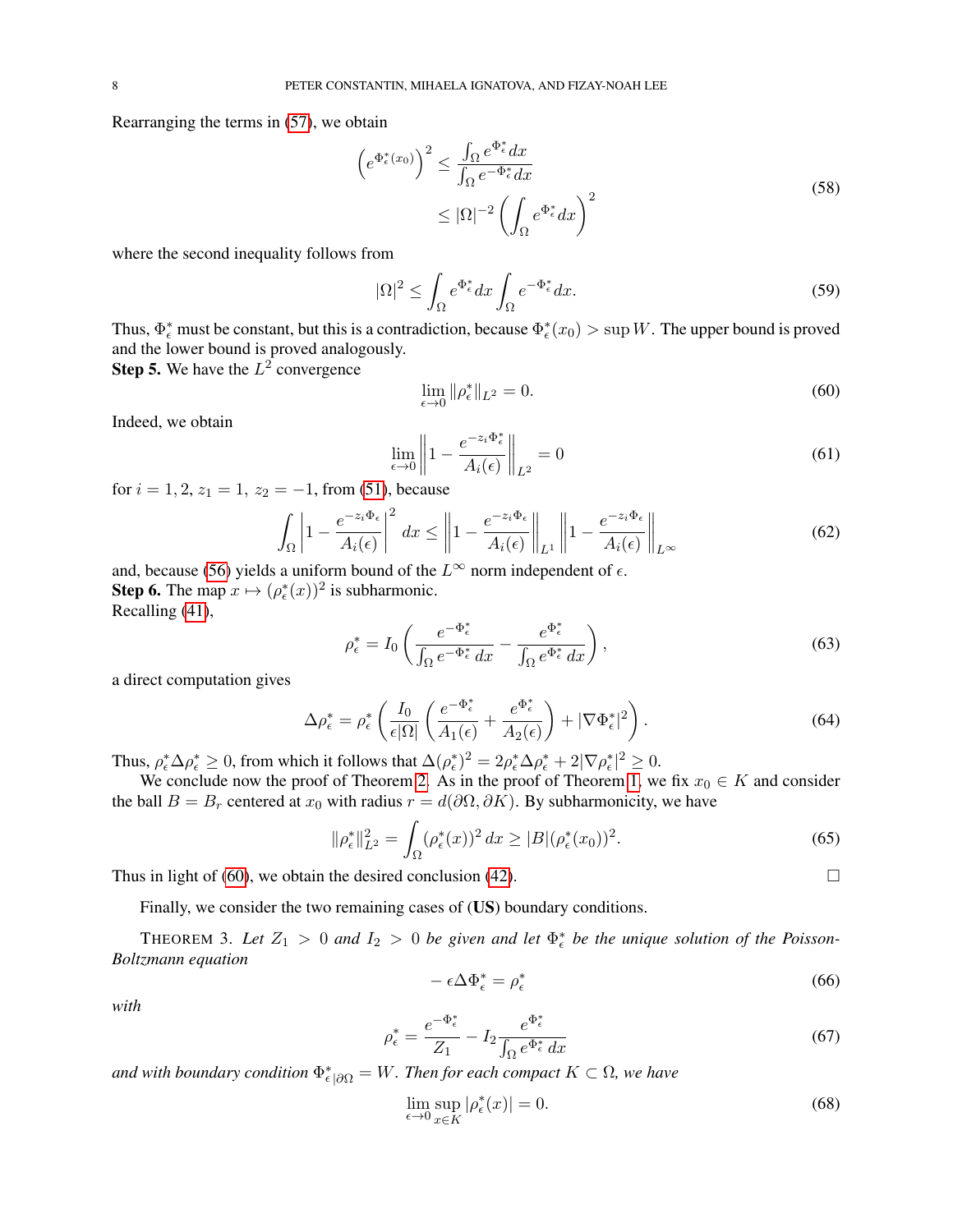PROOF. To prove Theorem [3,](#page-7-1) it is useful to consider first the auxiliary problem of solving

<span id="page-8-1"></span>
$$
-\epsilon \Delta \phi_{\epsilon}^{*} = \tilde{\rho}_{\epsilon}^{*} \tag{69}
$$

with

<span id="page-8-8"></span>
$$
\tilde{\rho}_{\epsilon} = \frac{e^{-\phi_{\epsilon}^*}}{\tilde{Z}_1} - I_2 \frac{e^{\phi_{\epsilon}^*}}{\int_{\Omega} e^{\phi_{\epsilon}^*} dx}
$$
\n(70)

with boundary conditions

<span id="page-8-2"></span>
$$
\phi_{\epsilon}^*(x)_{|\partial\Omega} = \tilde{W}(x) = W(x) + w \tag{71}
$$

with  $w > 0$  a constant to be specified, and  $\tilde{Z}_1$  defined by

$$
\log \tilde{Z}_1^{-1} = \log \gamma_1 + W + w = \log Z_1^{-1} + w. \tag{72}
$$

We fix  $w > 0$  large enough so that

<span id="page-8-0"></span>
$$
\frac{1}{\tilde{Z}_1} - \frac{I_2}{|\Omega|} > 0.
$$
\n(73)

We emphasize that such a choice of w depends on  $\gamma_1$ , W,  $I_2$  and  $|\Omega|$ , but does not depend on  $\epsilon$ . The condition [\(73\)](#page-8-0) is used below in the proof of [\(87\)](#page-9-0).

The unique solution of  $(69)$ – $(71)$  is the minimizer of the functional

$$
H_{\epsilon}[\psi] = \int_{\Omega} \left( \frac{\epsilon}{2} |\nabla \psi|^2 + \frac{e^{-\psi}}{\tilde{Z}_1} \right) dx + I_2 \log \int_{\Omega} e^{\psi} dx \tag{74}
$$

on the set  $\tilde{\mathcal{A}} = \{ \psi \in H^1(\Omega) \mid e^{\psi}, e^{-\psi} \in L^1(\Omega), \psi_{|\partial \Omega} = \tilde{W} \}.$ 

For  $H_{\epsilon}[\cdot]$ , we observe that from Jensen's inequality, we have the lower bound

<span id="page-8-5"></span>
$$
H_{\epsilon}[\psi] \ge \int_{\Omega} \left( \frac{e^{-\psi}}{\tilde{Z}_1} + \frac{I_2}{|\Omega|} \psi \right) dx + I_2 \log |\Omega| \tag{75}
$$

so that defining

$$
K(y) = \frac{e^{-y}}{\tilde{Z}_1} + \frac{I_2}{|\Omega|} y,\tag{76}
$$

we can write

<span id="page-8-6"></span>
$$
H_{\epsilon}[\psi] \ge \int_{\Omega} K(\psi) \, dx + I_2 \log |\Omega|.
$$
\n(77)

The function  $K(y)$  attains its unique global minimum at  $y = Z'$  where

<span id="page-8-7"></span>
$$
Z' = \log \frac{|\Omega|}{I_2 \tilde{Z}_1}.
$$
\n(78)

Step 1. We have the limit

<span id="page-8-3"></span>
$$
\lim_{\epsilon \to 0} \min_{\psi \in \tilde{\mathcal{A}}} H_{\epsilon}[\psi] = \lim_{\epsilon \to 0} H_{\epsilon}[\phi_{\epsilon}^*] = K(Z')|\Omega| + I_2 \log |\Omega|.
$$
\n(79)

We use a similar argument as in the proof of  $(31)$ . The lower bound corresponding to  $(32)$  is given by

$$
H_{\epsilon}[\psi] \ge \int_{\Omega} K(\psi) dx + I_2 \log |\Omega| \ge K(Z')|\Omega| + I_2 \log |\Omega|.
$$
 (80)

The upper bound corresponding to [\(34\)](#page-4-9) is given by considering test functions  $\psi_{\delta} \in \tilde{\mathcal{A}}$  satisfying 1)  $\psi_{\delta} - Z'$ is supported in  $\Omega \backslash \Omega_{\delta}$ ,  $2)$   $|\nabla \psi_{\delta}| \sim \mathcal{O}(\delta^{-1})$ , and 3)  $|\psi_{\delta}| \leq |Z'| + \sup |\tilde{W}|$ . Step 2. We have

<span id="page-8-4"></span>
$$
\limsup_{\epsilon \to 0} \int_{\Omega} e^{\phi_{\epsilon}^{*}} dx < \infty. \tag{81}
$$

Indeed, by definition, we get

$$
H_{\epsilon}[\phi_{\epsilon}^*] = \int_{\Omega} \left( \frac{\epsilon}{2} |\nabla \phi_{\epsilon}^*|^2 + \frac{e^{-\phi_{\epsilon}^*}}{\tilde{Z}_1} \right) dx + I_2 \log \int_{\Omega} e^{\phi_{\epsilon}^*} dx \ge I_2 \log \int_{\Omega} e^{\phi_{\epsilon}^*} dx \tag{82}
$$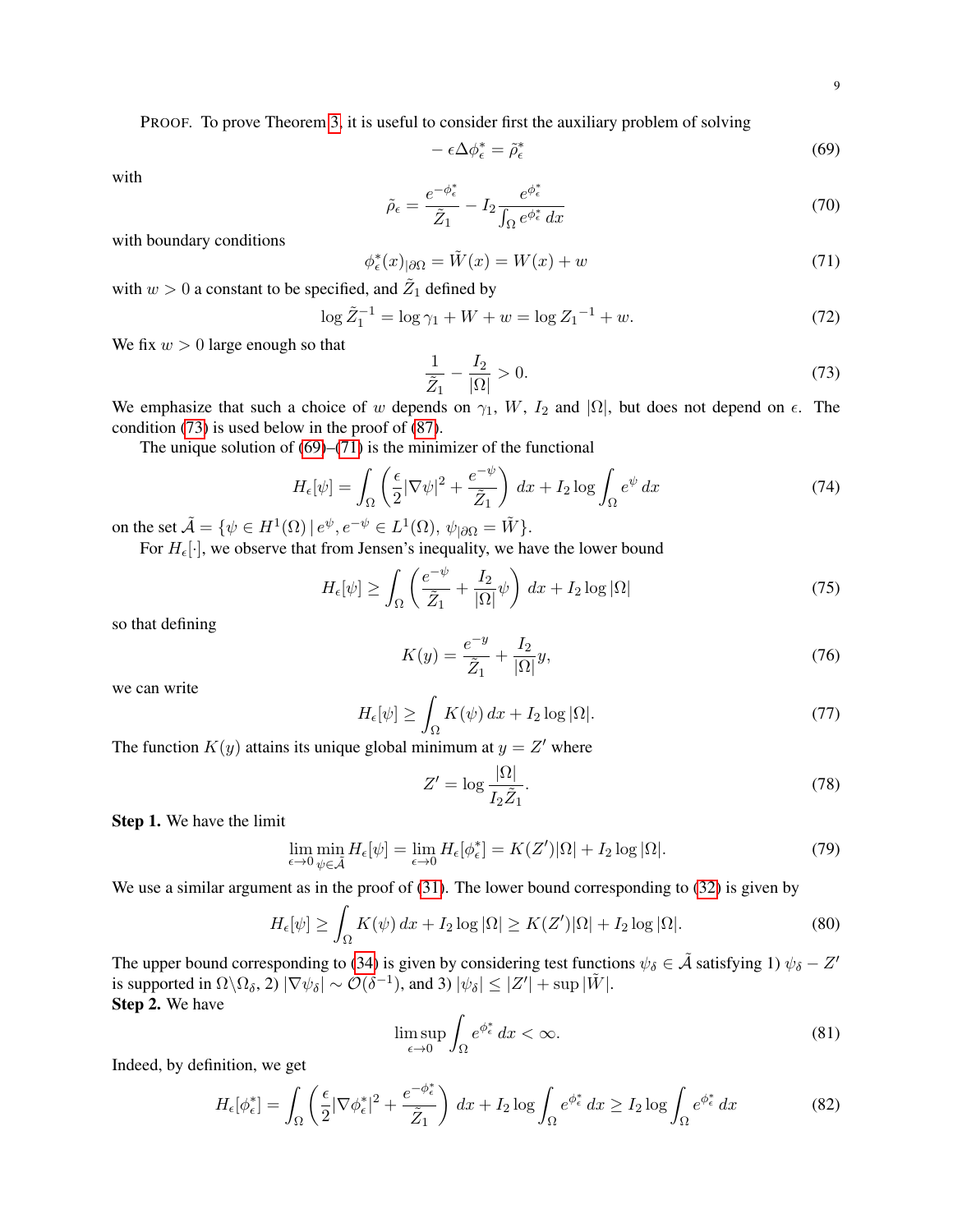so the conlusion follows from [\(79\)](#page-8-3).

**Step 3.** We claim a uniform upper bound on  $\phi_{\epsilon}^*$ 

<span id="page-9-2"></span>
$$
\limsup_{\epsilon \to 0} \sup_{x \in \Omega} \phi_{\epsilon}^*(x) < \infty. \tag{83}
$$

The estimate

<span id="page-9-1"></span>
$$
e^{\phi_{\epsilon}^{*}} \leq \max \left\{ \left( \frac{1}{I_{2} \tilde{Z}_{1}} \int_{\Omega} e^{\phi_{\epsilon}^{*}} dx \right)^{\frac{1}{2}}, e^{\sup \tilde{W}} \right\}
$$
(84)

follows from a maximum principle argument. Indeed, if  $\sup_{\Omega} \phi_{\epsilon}^* = \sup_{\partial \Omega} \phi_{\epsilon}^*$ , then there is nothing to prove. So we may assume  $\sup_{\Omega} \phi_{\epsilon}^* > \sup_{\partial \Omega} \phi_{\epsilon}^*$ . Let  $x_0 \in \Omega$  be a point where the maximum value is attained. At this point we have  $\Delta \phi_{\epsilon}^* \leq 0$  and therefore  $\tilde{\rho}_{\epsilon}^* \geq 0$ . That is,

$$
\frac{e^{-\phi_{\epsilon}^*(x_0)}}{\tilde{Z}_1} - I_2 \frac{e^{\phi_{\epsilon}^*(x_0)}}{\int_{\Omega} e^{\phi_{\epsilon}^*} dx} \ge 0,
$$
\n(85)

thus,

$$
\frac{1}{I_2 \tilde{Z}_1} \int_{\Omega} e^{\phi_{\epsilon}^*} dx \ge e^{2\phi_{\epsilon}^*(x_0)} \ge e^{2\phi_{\epsilon}^*},\tag{86}
$$

which yields  $(84)$ . Now, from  $(84)$  and  $(81)$ , we deduce  $(83)$ . Step 4. We have

<span id="page-9-0"></span>
$$
\limsup_{\epsilon \to 0} \int_{\Omega} e^{-\phi_{\epsilon}^{*}} dx < \infty. \tag{87}
$$

From [\(79\)](#page-8-3) and [\(75\)](#page-8-5), we obtain that there exists a constant C independent of  $\epsilon$  such that for all  $\epsilon$  small enough,

$$
\int_{\Omega} \left( \frac{e^{-\phi_{\epsilon}^*}}{\tilde{Z}_1} + \frac{I_2}{|\Omega|} \phi_{\epsilon}^* \right) dx < C. \tag{88}
$$

Then, because  $|\phi_{\epsilon}^*| \leq \exp |\phi_{\epsilon}^*|$ , we have

$$
\int_{\Omega} \left( \frac{e^{-\phi_{\epsilon}^*}}{\tilde{Z}_1} - \frac{I_2}{|\Omega|} e^{|\phi_{\epsilon}^*|} \right) dx < C \tag{89}
$$

from which it follows that

$$
\int_{\Omega} \frac{e^{-\phi_{\epsilon}^*}}{\tilde{Z}_1} dx - \int_{\phi_{\epsilon}^* < 0} \frac{I_2}{|\Omega|} e^{-\phi_{\epsilon}^*} dx < C + \int_{\phi_{\epsilon}^* \ge 0} \frac{I_2}{|\Omega|} e^{\phi_{\epsilon}^*} dx < C' \tag{90}
$$

where C' is independent of  $\epsilon$ , due to [\(81\)](#page-8-4). The proof of [\(87\)](#page-9-0) is concluded by noting that the left hand side is bounded below by

$$
\left(\frac{1}{\tilde{Z}_1} - \frac{I_2}{|\Omega|}\right) \int_{\Omega} e^{-\phi_{\epsilon}^*} dx \tag{91}
$$

and recalling [\(73\)](#page-8-0). Step 5. We have

<span id="page-9-3"></span>
$$
\limsup_{\epsilon \to 0} \sup_{x \in \Omega} |\phi_{\epsilon}^*(x)| < \infty. \tag{92}
$$

We claim that

$$
e^{-\phi_{\epsilon}^{*}} \leq \max \left\{ \left( \frac{I_{2} \tilde{Z}_{1}}{|\Omega|^{2}} \int_{\Omega} e^{-\phi_{\epsilon}^{*}} dx \right)^{\frac{1}{2}}, e^{-\inf \tilde{W}} \right\}
$$
(93)

holds. Indeed, we may assume without loss of generality that  $\inf_{\Omega} \phi_{\epsilon}^* < \inf_{\partial \Omega} \phi_{\epsilon}^*$ . For  $x_0 \in \Omega$  such that  $\phi_{\epsilon}^*(x_0) = \inf_{\Omega} \phi_{\epsilon}^*$ , we know that  $0 \ge -\epsilon \Delta \phi_{\epsilon}^*(x_0) = \tilde{\rho}_{\epsilon}^*(x_0)$ . That is,

$$
\frac{e^{-\phi_{\epsilon}^*(x_0)}}{\tilde{Z}_1} - I_2 \frac{e^{\phi_{\epsilon}^*(x_0)}}{\int_{\Omega} e^{\phi_{\epsilon}^*} dx} \le 0
$$
\n(94)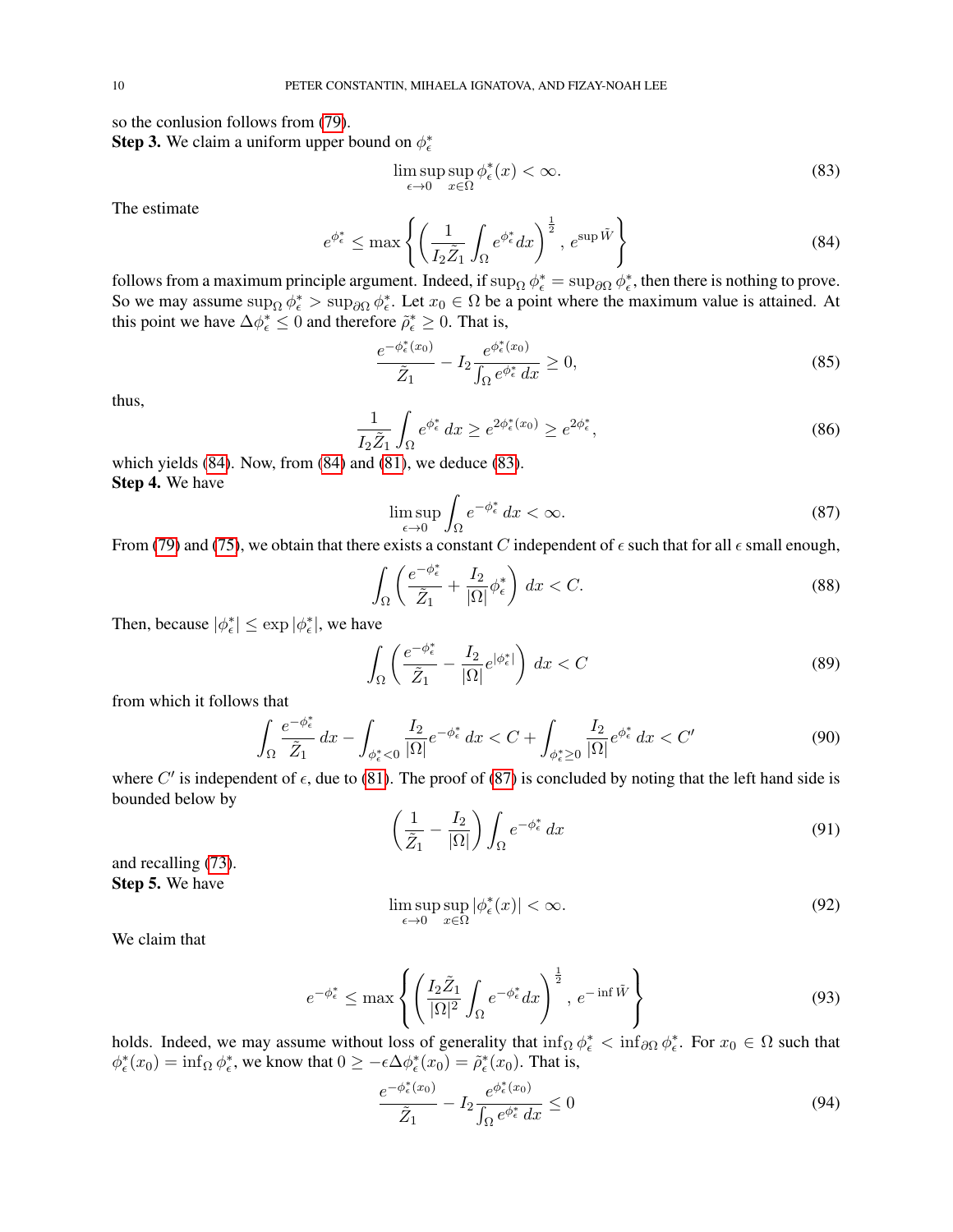which, after rearranging and using Cauchy-Schwarz, gives

$$
e^{-2\phi_{\epsilon}^*} \le e^{-2\phi_{\epsilon}^*(x_0)} \le I_2 \tilde{Z}_1 \frac{1}{\int_{\Omega} e^{\phi_{\epsilon}^*} dx} \le \frac{I_2 \tilde{Z}_1}{|\Omega|^2} \int_{\Omega} e^{-\phi_{\epsilon}^*} dx.
$$
 (95)

In view of [\(87\)](#page-9-0) we have that  $e^{-\phi_{\epsilon}^*}$  (and hence  $-\phi_{\epsilon}^*$ ) is uniformly bounded from above for all  $\epsilon$  small enough. Together with [\(83\)](#page-9-2) we obtain [\(92\)](#page-9-3).

Step 6. We claim

<span id="page-10-0"></span>
$$
\lim_{\epsilon \to 0} \left\| 1 - \frac{e^{\phi_{\epsilon}^*}}{\frac{1}{|\Omega|} \int_{\Omega} e^{\phi_{\epsilon}^*} dx} \right\|_{L^2} = 0. \tag{96}
$$

We denote

$$
A_{\epsilon} = \frac{1}{|\Omega|} \int_{\Omega} e^{\phi_{\epsilon}^{*}} dx.
$$
 (97)

Doing a Taylor expansion of  $\log x$  around  $A_{\epsilon}$  and evaluating at  $x = e^{\phi_{\epsilon}^*}$ , we have

$$
\phi_{\epsilon}^* = \log e^{\phi_{\epsilon}^*} = \log A_{\epsilon} + \frac{1}{A_{\epsilon}} (e^{\phi_{\epsilon}^*} - A_{\epsilon}) - \frac{1}{2\xi^2} (e^{\phi_{\epsilon}^*} - A_{\epsilon})^2
$$
\n(98)

where  $\xi > 0$  is a value in between  $e^{\phi_{\epsilon}^{*}}$  and  $A_{\epsilon}$ . In particular,

$$
\xi \le \max\{e^{\phi_{\epsilon}^*}, A_{\epsilon}\}.
$$
\n(99)

Thus, if view of the uniform bounds [\(92\)](#page-9-3) on  $\phi_{\epsilon}^*$ , we obtain that  $\xi \leq C$  for some  $C > 0$  independent of  $\epsilon$ , for all  $\epsilon$  small enough. Therefore, for small  $\epsilon$ ,

$$
\log A_{\epsilon} \ge \phi_{\epsilon}^* - \frac{1}{A_{\epsilon}} (e^{\phi_{\epsilon}^*} - A_{\epsilon}) + \frac{1}{2C^2} (e^{\phi_{\epsilon}^*} - A_{\epsilon})^2. \tag{100}
$$

Integrating and using the definition of  $A_{\epsilon}$ , we obtain

$$
\log A_{\epsilon} \ge \frac{1}{|\Omega|} \left( \int_{\Omega} \phi_{\epsilon}^* dx + \frac{1}{2C^2} \int_{\Omega} (e^{\phi_{\epsilon}^*} - A_{\epsilon})^2 dx \right). \tag{101}
$$

Then we compute,

$$
H_{\epsilon}[\phi_{\epsilon}^{*}] \geq \int_{\Omega} \frac{e^{-\phi_{\epsilon}^{*}}}{\tilde{Z}_{1}} dx + I_{2} \log \int_{\Omega} e^{\phi_{\epsilon}^{*}} dx
$$
  
\n
$$
\geq \int_{\Omega} \frac{e^{-\phi_{\epsilon}^{*}}}{\tilde{Z}_{1}} + \frac{I_{2}}{|\Omega|} \phi_{\epsilon}^{*} dx + \frac{I_{2}}{2C^{2}|\Omega|} \int_{\Omega} (e^{\phi_{\epsilon}^{*}} - A_{\epsilon})^{2} dx + I_{2} \log |\Omega|
$$
  
\n
$$
\geq K(Z')|\Omega| + I_{2} \log |\Omega| + \frac{I_{2}}{2C^{2}|\Omega|} \int_{\Omega} (e^{\phi_{\epsilon}^{*}} - A_{\epsilon})^{2} dx.
$$
\n(102)

By [\(79\)](#page-8-3), the left hand side converges to  $K(Z')|\Omega|+I_2\log |\Omega|$  in the limit  $\epsilon\to 0$ . It follows that  $e^{\phi_\epsilon^*}-A_\epsilon\to 0$ in  $L^2$ . Furthermore, due to the uniform bounds [\(92\)](#page-9-3) on  $\phi_{\epsilon}^*$ , we obtain  $1 - e^{\phi_{\epsilon}^*}/A_{\epsilon} \to 0$  in  $L^2$  in the limit  $\epsilon \to 0$ , thus completing the proof of [\(96\)](#page-10-0).

Step 7. We have

<span id="page-10-1"></span>
$$
\lim_{\epsilon \to 0} \|K(\phi_{\epsilon}^*) - K(Z')\|_{L^1} = 0.
$$
\n(103)

From the lower bound [\(77\)](#page-8-6) and the bound  $K(\phi_{\epsilon}^*) \ge K(Z')$ , we deduce that

$$
H_{\epsilon}[\phi_{\epsilon}^*] - (K(Z')|\Omega| + I_2 \log |\Omega|) \ge \int_{\Omega} \left( K(\phi_{\epsilon}^*) - K(Z') \right) dx \tag{104}
$$

and from [\(79\)](#page-8-3), the left hand side converges to 0 and thus [\(103\)](#page-10-1) follows. Step 8. We establish

<span id="page-10-2"></span>
$$
\lim_{\epsilon \to 0} \|\phi_{\epsilon}^* - Z'\|_{L^2} = 0. \tag{105}
$$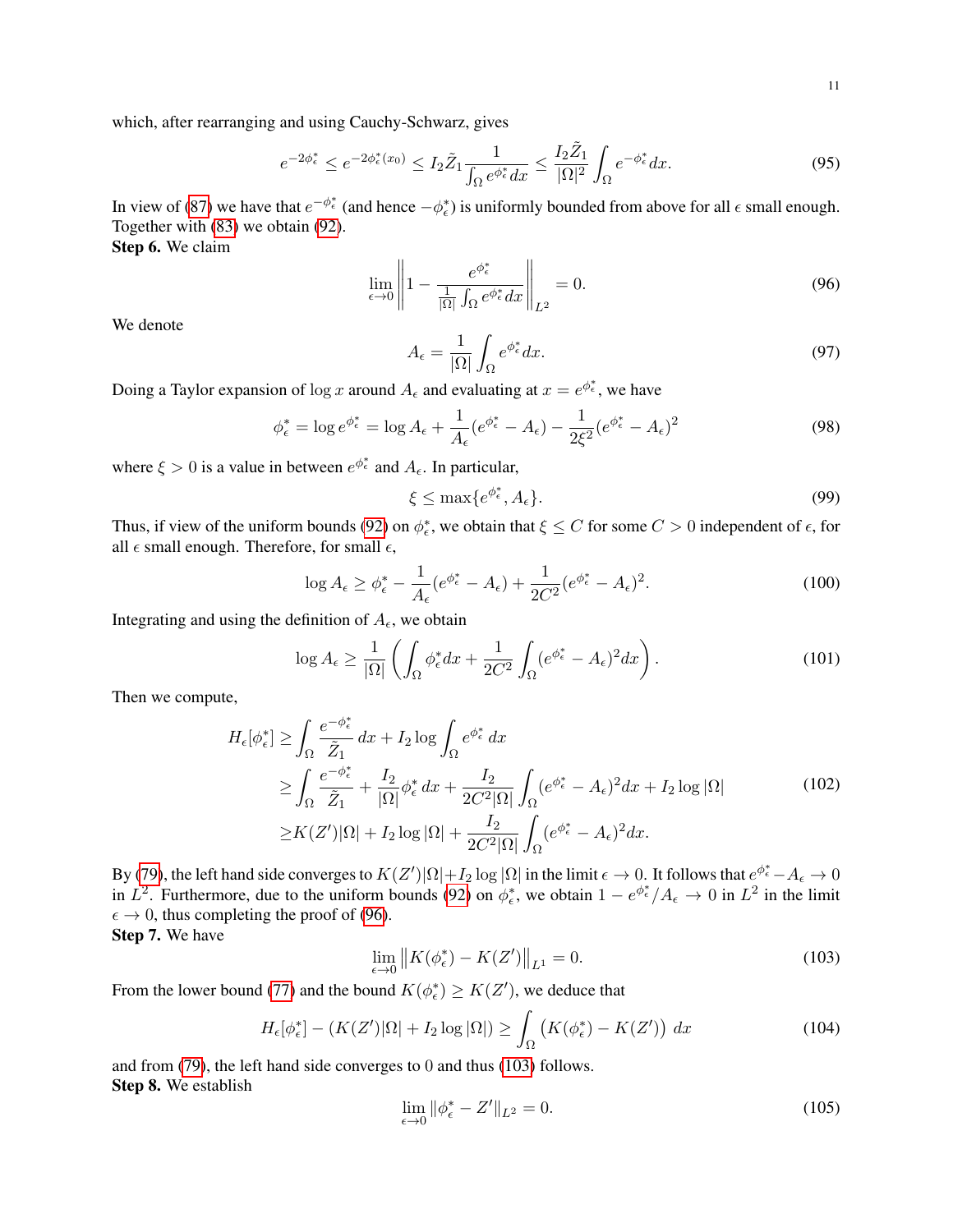As in the proof of [\(96\)](#page-10-0), we consider the Taylor expansion of  $K$ ,

$$
K(\phi_{\epsilon}^{*}) = K(Z') + K'(Z')(\phi_{\epsilon}^{*} - Z') + \frac{K''(\xi)}{2}(\phi_{\epsilon}^{*} - Z')^{2}
$$
 (106)

where  $\xi$  is a value in between  $Z'$  and  $\phi_{\epsilon}^*$ . In particular, since  $K''(y) = e^{-y}/\tilde{Z}_1$ , we have

$$
K''(\xi) \ge \min\left(\frac{e^{-\phi_{\epsilon}^*}}{\tilde{Z}_1}, \frac{e^{-Z'}}{\tilde{Z}_1}\right). \tag{107}
$$

Then, by the uniform bounds [\(92\)](#page-9-3) on  $\phi_{\epsilon}^*$ , we conclude that  $K''(\xi) \geq C$  for some  $C > 0$  independent of  $\epsilon$ , for all  $\epsilon$  small enough. Thus, recalling that  $K'(Z') = 0$ , we obtain for small  $\epsilon$ ,

<span id="page-11-0"></span>
$$
K(\phi_{\epsilon}^{*}) - K(Z') \ge \frac{C}{2}(\phi_{\epsilon}^{*} - Z')^{2},\tag{108}
$$

and [\(105\)](#page-10-2) follows from [\(103\)](#page-10-1) upon integrating [\(108\)](#page-11-0) over  $\Omega$  and taking the limit  $\epsilon \to 0$ . Step 9. We have

<span id="page-11-1"></span>
$$
\lim_{\epsilon \to 0} \|\tilde{\rho}_{\epsilon}^*\|_{L^2} = 0. \tag{109}
$$

We recall from [\(78\)](#page-8-7)

$$
\frac{I_2}{|\Omega|} = \frac{e^{-Z'}}{\tilde{Z}_1} \tag{110}
$$

and thus, in view of

$$
K(y) = \frac{e^{-y}}{\tilde{Z}_1} + \frac{I_2}{|\Omega|}y,
$$

we get

$$
\frac{e^{-\phi_{\epsilon}^{*}}}{\tilde{Z}_{1}} - \frac{I_{2}}{|\Omega|} = K(\phi_{\epsilon}^{*}) - K(Z') - \frac{I_{2}}{|\Omega|}(\phi_{\epsilon}^{*} - Z'). \tag{111}
$$

Therefore,

$$
\left\| \frac{e^{-\phi_{\epsilon}^*}}{\tilde{Z}_1} - \frac{I_2}{|\Omega|} \right\|_{L^1} \le \|K(\phi_{\epsilon}^*) - K(Z')\|_{L^1} + \frac{I_2}{|\Omega|} \|\phi_{\epsilon}^* - Z'\|_{L^1}.
$$
\n(112)

Then [\(105\)](#page-10-2) together with [\(103\)](#page-10-1) gives

<span id="page-11-2"></span>
$$
\lim_{\epsilon \to 0} \left\| \frac{e^{-\phi_{\epsilon}^*}}{\tilde{Z}_1} - \frac{I_2}{|\Omega|} \right\|_{L^1} = 0. \tag{113}
$$

Next, since

$$
\tilde{\rho}_{\epsilon}^{*} = \left(\frac{e^{-\phi_{\epsilon}^{*}}}{\tilde{Z}_{1}} - \frac{I_{2}}{|\Omega|}\right) + \left(\frac{I_{2}}{|\Omega|} - I_{2}\frac{e^{\phi_{\epsilon}^{*}}}{\int_{\Omega} e^{\phi_{\epsilon}^{*}} dx}\right),\tag{114}
$$

by the triangle inequality, we obtain

$$
\|\tilde{\rho}_{\epsilon}^*\|_{L^2} \le \left\|\frac{e^{-\phi_{\epsilon}^*}}{\tilde{Z}_1} - \frac{I_2}{|\Omega|}\right\|_{L^2} + \frac{I_2}{|\Omega|}\left\|1 - \frac{e^{\phi_{\epsilon}^*}}{\frac{1}{|\Omega|}\int_{\Omega} e^{\phi_{\epsilon}^*} dx}\right\|_{L^2}
$$
\n
$$
\le \left\|\frac{e^{-\phi_{\epsilon}^*}}{\tilde{Z}_1} - \frac{I_2}{|\Omega|}\right\|_{L^{\infty}}^{\frac{1}{2}} \left\|\frac{e^{-\phi_{\epsilon}^*}}{\tilde{Z}_1} - \frac{I_2}{|\Omega|}\right\|_{L^1}^{\frac{1}{2}} + \frac{I_2}{|\Omega|}\left\|1 - \frac{e^{\phi_{\epsilon}^*}}{\frac{1}{|\Omega|}\int_{\Omega} e^{\phi_{\epsilon}^*} dx}\right\|_{L^2}.
$$
\n(115)

Then the conclusion [\(109\)](#page-11-1) follows from the uniform bounds on  $\phi_{\epsilon}^*$ , [\(96\)](#page-10-0) and [\(113\)](#page-11-2). **Step 10.** The map  $x \mapsto (\tilde{\rho}_{\epsilon}^*(x))^2$  is subharmonic.

Indeed, from the definition [\(70\)](#page-8-8) and the equation [\(69\)](#page-8-1) it follows that

$$
\Delta \tilde{\rho}_{\epsilon}^{*} = \tilde{\rho}_{\epsilon}^{*} \left[ |\nabla \phi_{\epsilon}^{*}|^{2} + \frac{1}{\epsilon} \left( \frac{e^{-\phi_{\epsilon}^{*}}}{\tilde{Z}_{1}} + I_{2} \frac{e^{\phi_{\epsilon}^{*}}}{\int_{\Omega} e^{\phi_{\epsilon}^{*}} dx} \right) \right]
$$
(116)

and subharmonicity is deduced from  $\Delta(\tilde{\rho}_{\epsilon}^*)^2 \geq 2\tilde{\rho}_{\epsilon}^* \Delta \tilde{\rho}_{\epsilon}^*$ .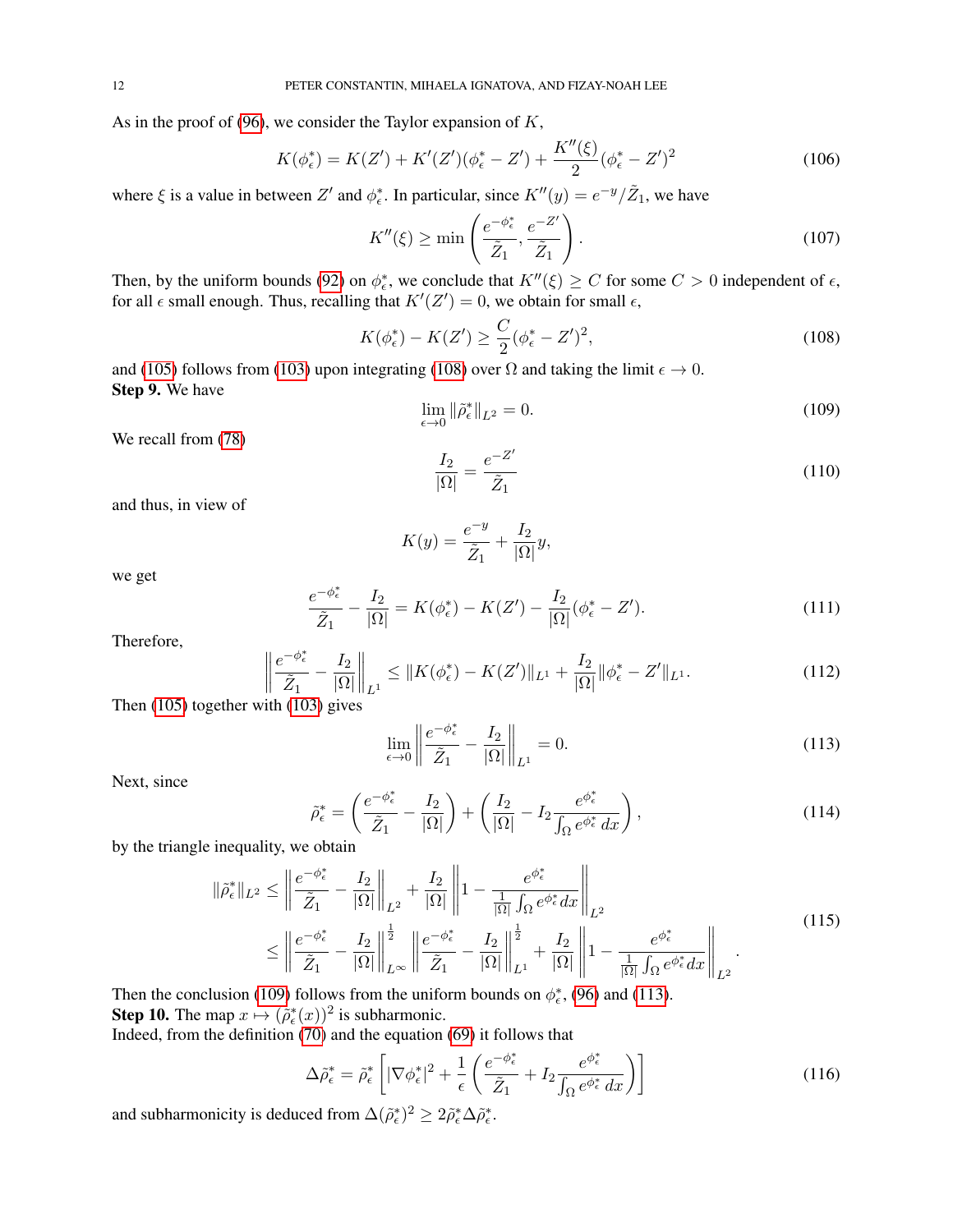**Step 11.** We claim that  $\rho_{\epsilon}^* = \tilde{\rho}_{\epsilon}^*$ . To prove the claim, we define  $\Psi_{\epsilon}^* = \phi_{\epsilon}^* - w$ . Then, we compute

<span id="page-12-1"></span>
$$
-\epsilon \Delta \Psi_{\epsilon}^{*} = -\epsilon \Delta \phi_{\epsilon}^{*} = \frac{e^{-\phi_{\epsilon}^{*}}}{\tilde{Z}_{1}} - I_{2} \frac{e^{\phi_{\epsilon}^{*}}}{\int_{\Omega} e^{\phi_{\epsilon}^{*}} dx}
$$

$$
= \frac{e^{-(\phi_{\epsilon}^{*}-w)}}{Z_{1}} - I_{2} \frac{e^{\phi_{\epsilon}^{*}-w}}{\int_{\Omega} e^{\phi_{\epsilon}^{*}-w} dx}
$$

$$
= \frac{e^{-\Psi_{\epsilon}^{*}}}{Z_{1}} - I_{2} \frac{e^{\Psi_{\epsilon}^{*}}}{\int_{\Omega} e^{\Psi_{\epsilon}^{*}} dx}
$$
(117)

where the second line follows from multiplying the first fraction by  $e^w/e^w$  and the second by  $e^{-w}/e^{-w}$ . On the other hand, we have that  $(\Psi_{\epsilon}^*)_{|\partial\Omega} = W$ . Thus, by uniqueness of solutions of the Dirichlet problem [\(66\)](#page-7-2), we conclude that  $\Psi_{\epsilon}^* = \Phi_{\epsilon}^*$ , and the first line of [\(117\)](#page-12-1) implies that  $\rho_{\epsilon}^* = \tilde{\rho}_{\epsilon}^*$ .

The proof of Theorem [3](#page-7-1) using steps 9, 10 and 11 is concluded following the same reasoning as in the proof of Theorem [2,](#page-5-7) namely using [\(109\)](#page-11-1) and [\(65\)](#page-7-3).

 $\Box$ 

<span id="page-12-0"></span>THEOREM 4. Let  $Z_2 > 0$  an  $I_1 > 0$  be given, and let  $\Phi_{\epsilon}^*$  be the unique solution of the Poisson-*Boltzmann equation*

$$
-\epsilon \Delta \Phi_{\epsilon}^{*} = \rho_{\epsilon}^{*} \tag{118}
$$

*with*

$$
\rho_{\epsilon}^{*} = I_{1} \frac{e^{-\Phi_{\epsilon}^{*}}}{\int_{\Omega} e^{-\Phi_{\epsilon}^{*}} dx} - \frac{e^{\Phi_{\epsilon}^{*}}}{Z_{2}}
$$
(119)

and with boundary condition  $\Phi_{\epsilon|\partial\Omega}^* = W$ . Then for each compact  $K \subset \Omega$ , we have

$$
\lim_{\epsilon \to 0} \sup_{x \in K} |\rho_{\epsilon}^*(x)| = 0. \tag{120}
$$

The proof of Theorem [4](#page-12-0) is very similar to the proof of Theorem [3](#page-7-1) and is omitted.

### 3. Time Asymptotic Interior Electroneutrality

<span id="page-12-4"></span>In this section, we consider boundary conditions  $(B<sub>L</sub>)$  and  $(U<sub>S</sub>)$  where global existence of smooth solutions and nonlinear stability of unique steady states have been established in [[5](#page-19-0)] and [[6](#page-19-1)]. In these stable regimes, we show that  $\rho \to 0$  uniformly on compact sets  $K \subset \Omega$  in the limit of small  $\epsilon$  and large time t.

<span id="page-12-2"></span>THEOREM 5. *(Blocking Boundary Conditions) Let*  $(c_1, c_2, \Phi, u)$  *be solutions of the 2D NPNS system subject to (BL) conditions. Assume that the initial conditions satisfy*  $c_i(0) \geq 0$ ,  $c_i(0) \in H^1(\Omega)$ ,  $i = 1, 2$ ,  $u(0) ∈ (H_0^1(Ω))^2$ , div  $u(0) = 0$ . We assume  $||c_1(0)||_{L^1} = ||c_2(0)||_{L^1} = I_0$ . Then for any compact  $K ⊂ Ω$ and  $\delta > 0$ , there exists  $\epsilon' = \epsilon'(K, \delta) > 0$  such that for all  $\epsilon \leq \epsilon'$  there exists  $t_\epsilon$  such that for all  $t \geq t_\epsilon$ , we *have*  $\sup_{x \in K} |\rho(x, t)| \leq \delta$ . *Thus,* 

$$
\lim_{\epsilon \to 0} \lim_{t \to \infty} \sup_{x \in K} |\rho(x, t)| = 0.
$$
\n(121)

PROOF. Under the conditions of the theorem, from [[5](#page-19-0)], we have that for each  $\epsilon > 0$  there exists a unique steady Boltzmann state solving [\(40\)](#page-5-1), [\(41\)](#page-5-2) such that

$$
\lim_{t \to \infty} \|\rho(t) - \rho_{\epsilon}^*\|_{L^{\infty}} = 0. \tag{122}
$$

Then the result follows from Theorem [2.](#page-5-7)

<span id="page-12-3"></span>THEOREM 6. *(Uniformly Selective Boundary Conditions) Let* (c1, c2, Φ, u) *be solutions of the 2D NPNS* system subject to (US) and corresponding to initial data lying in a compact subset of  $H^1(\Omega)^2\times H^1_0(\Omega)^2$ *and obeying the natural side conditions*  $c_i(0) \geq 0$ , div  $u(0) = 0$ . Then for any compact  $K \subset \Omega$  and  $\delta > 0$ ,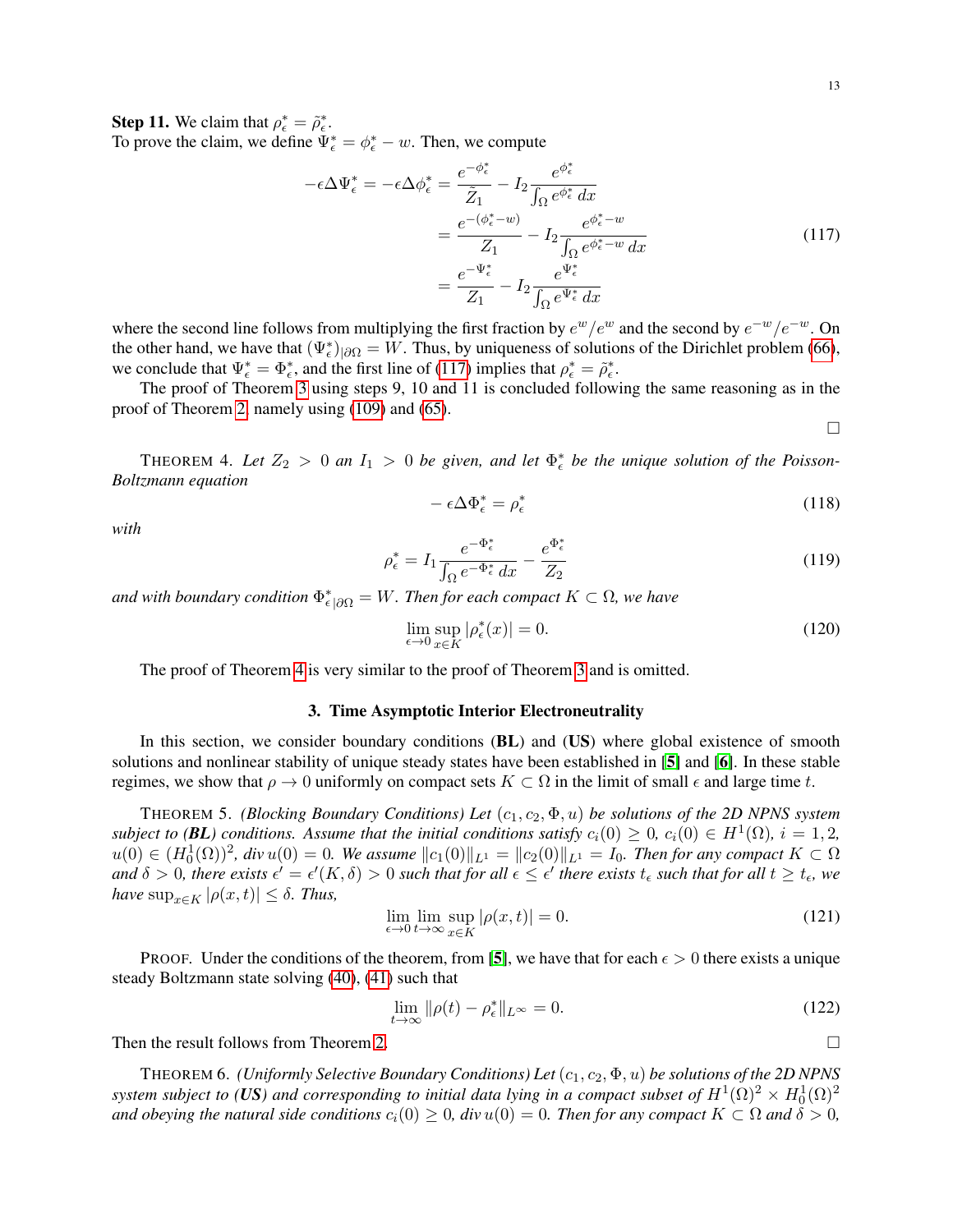*there exists*  $\epsilon' = \epsilon'(K, \delta) > 0$  *such that for all*  $\epsilon \leq \epsilon'$  *there exists*  $t_{\epsilon}$  *such that for all*  $t \geq t_{\epsilon}$ *, we have*  $\sup_{x \in K} |\rho(x, t)| \leq \delta$ . *Thus,* 

$$
\lim_{\epsilon \to 0} \lim_{t \to \infty} \sup_{x \in K} |\rho(x, t)| = 0.
$$
\n(123)

PROOF. We distinguish three cases, depending on the type of boundary condition. If both  $c_1$  and  $c_2$  have selective boundary conditions, then there exists a unique Boltzmann state, with  $Z_i$ ,  $i = 1, 2$  fixed by [\(14\)](#page-1-1) and solving [\(24\)](#page-4-1) with  $\rho^*$  given in [\(25\)](#page-4-2). By [[5](#page-19-0)] the charge density of the solution of the NPNS system converges uniformly in time to  $\rho_{\epsilon}^*$ . Then the limit of vanishing Debye length  $\epsilon \to 0$  follows from Theorem [1.](#page-4-0) If the cation concentration  $c_1$  obeys selective boundary conditions and the anion concentration  $c_2$  has blocking boundary conditions, that is if  $S_1 \neq \emptyset$  and  $S_2 = \emptyset$ , then the Boltzmann state is determined by constants  $Z_1$ given in [\(14\)](#page-1-1) for  $i = 1$  and  $I_2$  given by the integral of the initial data  $I_2 = \int_{\Omega} c_2(0) dx$ . The Boltzmann state obeys [\(66\)](#page-7-2) with  $\rho_{\epsilon}^{*}$  given by [\(67\)](#page-7-4). By results in [[5](#page-19-0)] it follows that for any  $\epsilon > 0$  the charge density  $\rho$  of the NPNS solution converges uniformly in time to  $\rho_{\epsilon}^*$ . The vanishing Debye length result follows then from Theorem [3.](#page-7-1) Finally, the case in which the anions have selective boundary conditions and the cations have blocking boundary conditions follows similarly, using Theorem [4.](#page-12-0)  $\Box$ 

REMARK 1. *Solutions of NPNS in 3D with blocking or uniform selective boundary conditions and whose initial data are small perturbations of Boltzmann steady states, exist globally, are smooth, and converge in time to the Boltzmann steady state* [[6](#page-19-1)]*. The known basin of stability of the Boltzmann state depends on . Theorems [1](#page-4-0)[–4](#page-12-0) are valid in 3D and the proofs of results corresponding to Theorems [5–](#page-12-2)[6](#page-12-3) are the same.*

## 4. Maximum Principle for Dirichlet Boundary Conditions

We consider the case of Dirichlet boundary conditions, and prove bounds which are uniform in the Debye length.

THEOREM 7. We take a smooth solution  $(c_1, c_2, \Phi, u)$  of the NPNS system with (DI) boundary condi*tions. We consider*  $d = 2, 3$  *and assume the initial data and boundary conditions are smooth. Then the ionic concentrations* c<sup>i</sup> *obey the following uniform in time bounds*

$$
c_i(x,t) \le \Gamma = \max\left\{ \sup_{\partial\Omega} \gamma_1, \sup_{\partial\Omega} \gamma_2, \sup_{\Omega} c_1(0), \sup_{\Omega} c_2(0) \right\}, \quad i = 1, 2. \tag{124}
$$

PROOF. We define  $m_i(t) = \sup_{\Omega} c_i(x, t)$ ,  $i = 1, 2$ , and  $M(t) = \max\{m_1(t), m_2(t)\}\$ . Fix  $\Gamma' > \Gamma$ . We suppose for the sake of contradiction that for some  $t > 0$ , we have  $M(t) \geq \Gamma'$ . Then, by continuity, there exists a first time  $t_0 > 0$  when  $M(t_0) = \Gamma'$  is attained. Without loss of generality, we assume  $m_1(t_0) = \Gamma'.$ We distinguish two cases:  $m_2(t_0) < \Gamma'$  and  $m_2(t_0) = \Gamma'$ . We first consider the case  $m_2(t_0) < \Gamma'$ . Since  $\Gamma' > \sup_{\partial \Omega} \gamma_1$ , there exists an interior point  $x_0 \in \Omega$  where  $c_1(x_0, t_0) = \Gamma'$ . Thus, evaluating [\(1\)](#page-0-0) at the maximal point  $(x_0, t_0)$  and using [\(2\)](#page-0-1), we obtain

<span id="page-13-0"></span>
$$
\partial_t c_1(x_0, t_0) \le -\frac{D_1}{\epsilon} c_1(x_0, t_0) (c_1(x_0, t_0) - c_2(x_0, t_0)) < -\frac{D_1}{\epsilon} \Gamma'(\Gamma' - \Gamma') = 0 \tag{125}
$$

where we used the fact that at an interior maximal point the gradient vanishes and the Laplacian is nonpositive. This is a contradiction, since, by the choice of  $t_0$ , we have  $\partial_t c_1(x_0, t_0) \geq 0$ .

For the case  $m_2(t_0) = \Gamma'$ , we need a different argument. Since  $m_1(t_0) = m_2(t_0) = \Gamma' > \Gamma$ , by continuity we know that for a short time interval leading up to  $t_0$ , the maximal points for  $c_i$ ,  $i = 1, 2$ , are attained in the interior. That is, there exists  $\delta > 0$  such that for all  $s \in [t_0 - \delta, t_0]$ , there exist interior points  $x_i(s) \in \Omega$  such that  $c_i(x_i(s), s) = m_i(s)$ . Thus for  $i = 1$  and for each  $s \in [t_0 - \delta, t_0]$  and  $r < s$ , we have

$$
m_1(s) - m_1(r) = \sup_{\Omega} c_1(x, s) - \sup_{\Omega} c_1(x, r)
$$
  
\$\leq c\_1(x\_1(s), s) - c\_1(x\_1(s), r).\$ (126)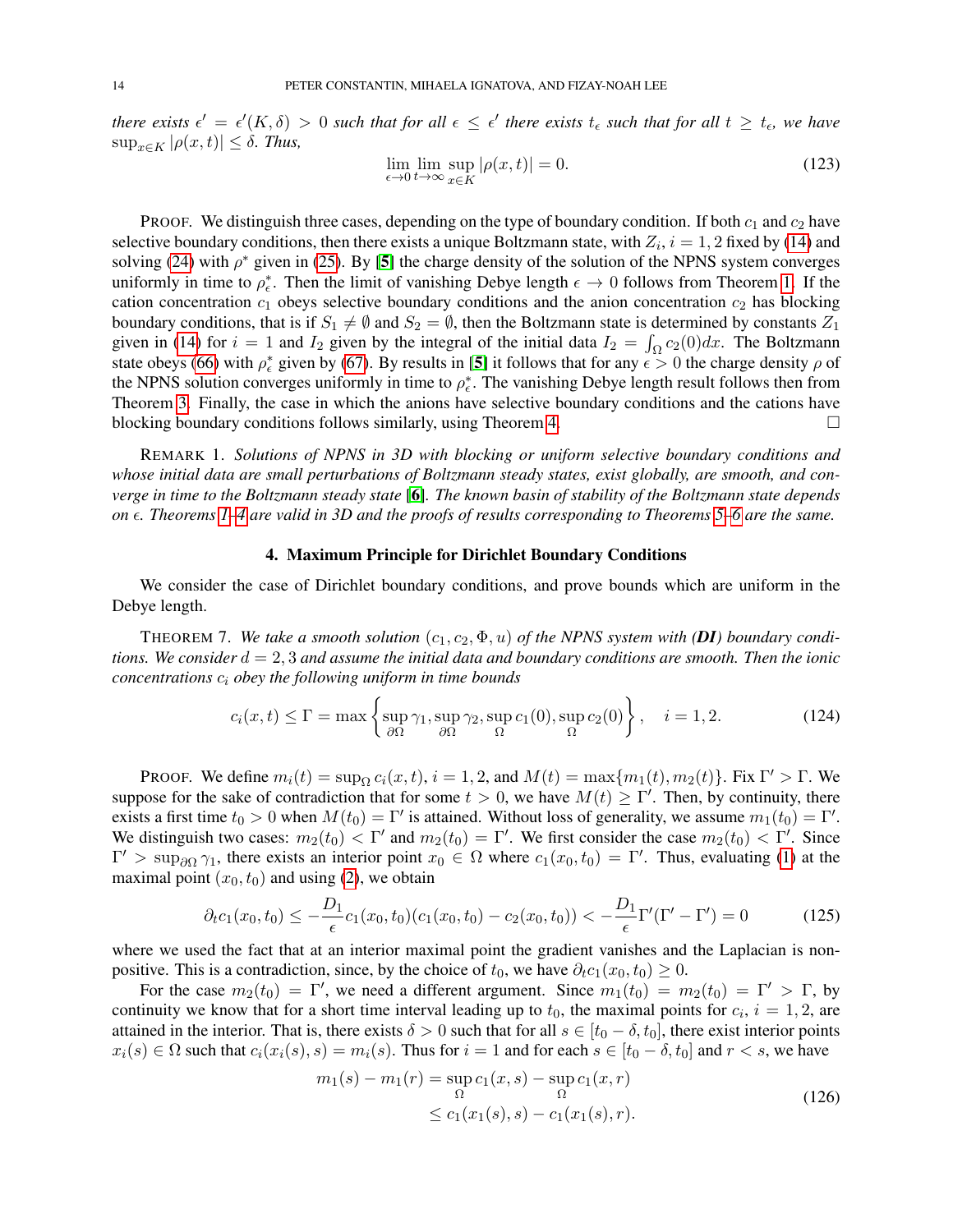Then, dividing both sides by  $s - r$  and taking the limit supremum, we obtain as in the case  $m_2(t_0) < \Gamma'$ ,

<span id="page-14-0"></span>
$$
\limsup_{r \to s^{-}} \frac{m_1(s) - m_1(r)}{s - r} \le \partial_t c_1(x_1(s), s)
$$
\n
$$
\le -\frac{D_1}{\epsilon} m_1(s) (m_1(s) - m_2(s))
$$
\n
$$
\le -\frac{D_1}{2\epsilon} m_1^2(s) + \frac{D_1}{2\epsilon} m_2^2(s).
$$
\n(127)

Similarly for  $i = 2$ , we deduce

<span id="page-14-1"></span>
$$
\limsup_{r \to s^-} \frac{m_2(s) - m_2(r)}{s - r} \le \frac{D_2}{2\epsilon} m_1^2(s) - \frac{D_2}{2\epsilon} m_2^2(s). \tag{128}
$$

Multiplying [\(127\)](#page-14-0) by  $D_2$  and [\(128\)](#page-14-1) by  $D_1$  and adding, we obtain

$$
\limsup_{r \to s^-} \left( D_2 \frac{m_1(s) - m_1(r)}{s - r} + D_1 \frac{m_2(s) - m_2(r)}{s - r} \right) \le 0 \tag{129}
$$

for any  $s \in [t_0 - \delta, t_0]$ . Thus, by monotonicity we have

$$
D_2m_1(t_0 - \delta) + D_1m_2(t_0 - \delta) \ge D_2m_1(t_0) + D_1m_2(t_0) = (D_1 + D_2)\Gamma'.\tag{130}
$$

In other words, at a strictly earlier time than  $t_0$ , we have  $m_1(t_0 - \delta) \ge \Gamma'$  or  $m_2(t_0 - \delta) \ge \Gamma'$ , in either case, a contradiction. Therefore the proof is complete.

REMARK 2. *In two dimensions the smoothness of solutions follows from the fact that the initial data and boundary conditions are smooth. The degree of smoothness required by the result is*  $c_i \in C^2(\Omega) \cap C^1(\bar{\Omega})$ *locally in time. The velocity does not enter in a quantitative manner in the arguments. In the case of 3D NPNS, although it does not participate quantitatively, the velocity needs to be assumed to be regular enough for the Navier-Stokes solutions to be known to exist.*

## 5. Electroneutral Boundary Conditions

In this last section, we consider electroneutral boundary conditions (EN) and show that in this case, the charge density  $\rho$  converges to 0 at an exponential rate. In contrast to the results of Section [3,](#page-12-4) we can show here that the convergence holds for any fixed  $\epsilon > 0$ , and the rate is independent of  $\epsilon$ .

<span id="page-14-3"></span>THEOREM 8. *For global solutions*  $(c_1, c_2, \Phi, u)$  *of the NPNS system with* (*EN*) *boundary conditions, there exist constants*  $\lambda > 0$ , depending on  $\Omega$  and  $D_i$ , and  $C > 0$ , depending additionally on initial condi*tions, such that*

<span id="page-14-2"></span>
$$
\|\rho(t)\|_{L^2} \le Ce^{-\lambda t}, \quad t \ge 0 \tag{131}
$$

*holds.*

REMARK 3. *Global regularity of solutions of NPNS in 2D, or of Nernst-Planck equations coupled to time dependent Stokes equations in 3D, is a consequence of the a priori* L 2 *control [\(131\)](#page-14-2)* [[7](#page-19-11)]*. In the case* of 3D NPNS, we must assume that the velocity is regular enough (for instance,  $u \in L^4(dt; H^1(\Omega)^3)$ ). The *arguments in the proof of Theorem [8](#page-14-3) do not involve the velocity in a quantitative manner.*

PROOF. We consider the equations satisfied by  $\rho = c_1 - c_2$  and  $\sigma = c_1 + c_2$ . Dividing [\(1\)](#page-0-0) by  $D_i$  and summing in  $i$  we obtain

$$
D_t \left( \frac{c_1}{D_1} + \frac{c_2}{D_2} \right) = \Delta \sigma + \text{div} \left( \rho \nabla \Phi \right)
$$
 (132)

where

$$
D_t = \partial_t + u \cdot \nabla \tag{133}
$$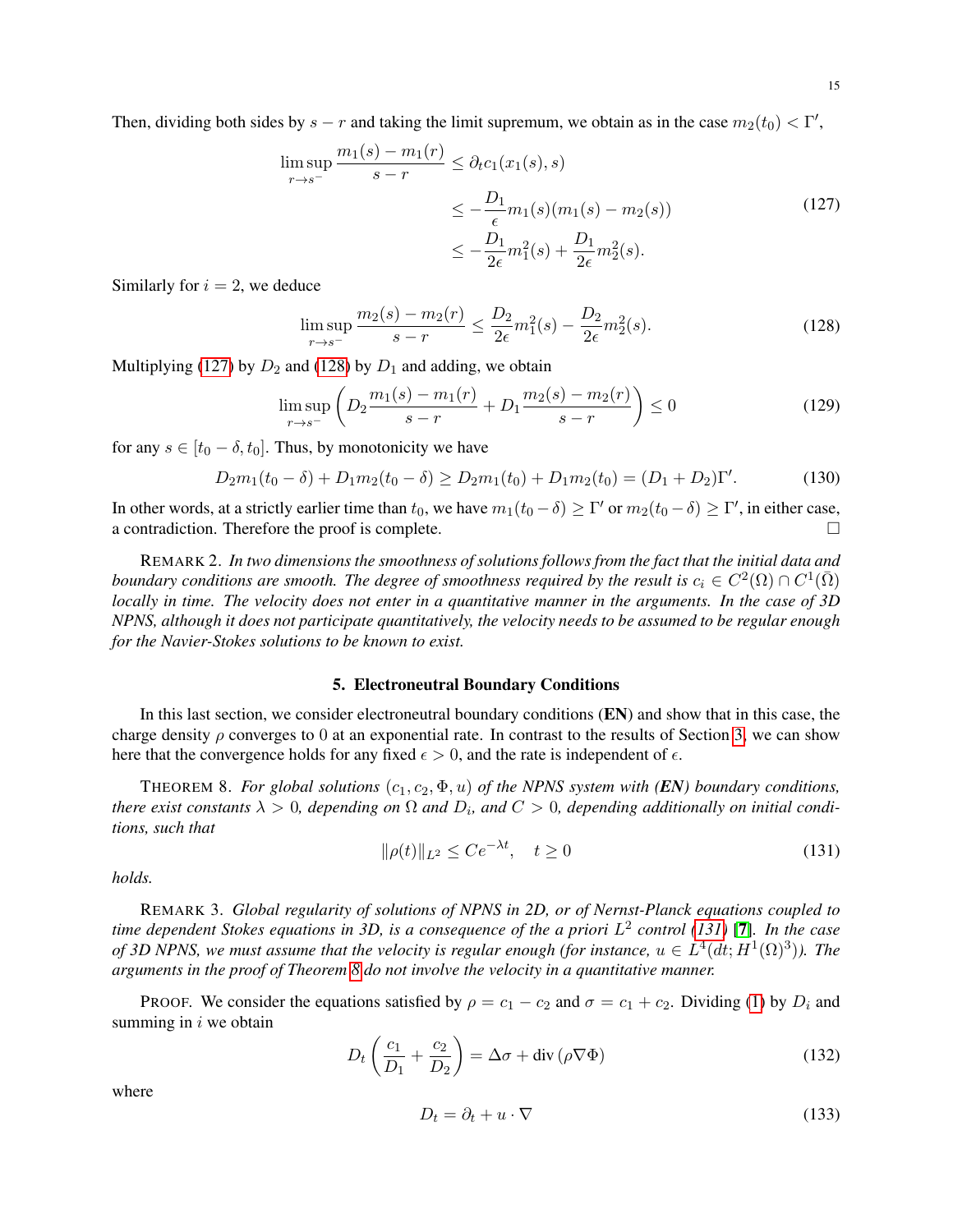is the material derivative. Similarly, if we subtract the equation for  $i = 2$  from that of  $i = 1$ , we obtain

$$
D_t \left( \frac{c_1}{D_1} - \frac{c_2}{D_2} \right) = \Delta \rho + \text{div} \left( \sigma \nabla \Phi \right). \tag{134}
$$

Then, we observe

$$
\frac{c_1}{D_1} + \frac{c_2}{D_2} = \frac{1}{D_1 D_2} (D_2 c_1 + D_1 c_2) = \frac{1}{D_1 D_2} ((D_2 - D_1)c_1 + D_1(c_1 + c_2))
$$

$$
= \frac{1}{D_1 D_2} \left( \frac{D_2 - D_1}{2} c_1 + \frac{D_1 + D_2}{2} c_1 + D_1 c_2 \right),
$$
(135)

so, in term of  $\rho$  and  $\sigma$ ,

$$
\frac{c_1}{D_1} + \frac{c_2}{D_2} = \frac{1}{D_1 D_2} \left( \frac{D_2 - D_1}{2} \rho + \frac{D_1 + D_2}{2} \sigma \right)
$$
  
= 
$$
\frac{1}{D_1 D_2} (\delta \rho + D \sigma)
$$
 (136)

where

<span id="page-15-5"></span><span id="page-15-1"></span><span id="page-15-0"></span>
$$
\delta = \frac{D_2 - D_1}{2}
$$
  

$$
D = \frac{D_1 + D_2}{2}.
$$
 (137)

Similar calculations give

$$
\frac{c_1}{D_1} - \frac{c_2}{D_2} = \frac{1}{D_1 D_2} (D\rho + \delta\sigma).
$$
\n(138)

Therefore,  $\rho$  and  $\sigma$  satisfy the differential equations

$$
\frac{1}{D_1 D_2} D_t(\delta \rho + D\sigma) = \Delta \sigma + \text{div}(\rho \nabla \Phi)
$$
\n(139)

$$
\frac{1}{D_1 D_2} D_t (D\rho + \delta \sigma) = \Delta \rho + \text{div} (\sigma \nabla \Phi).
$$
 (140)

Then, we multiply [\(139\)](#page-15-0) by  $\sigma$  and integrate by parts, and using the boundary conditions (EN), we get

<span id="page-15-3"></span>
$$
\frac{1}{D_1 D_2} \left( \frac{d}{dt} \int_{\Omega} \frac{D}{2} \sigma^2 \, dx + \int_{\Omega} \delta(\partial_t \rho) \sigma \, dx + \int_{\Omega} \delta(u \cdot \nabla \rho) \sigma \, dx \right) + \int_{\Omega} |\nabla \sigma|^2 \, dx = - \int_{\Omega} \rho \nabla \Phi \cdot \nabla \sigma \, dx. \tag{141}
$$

Next, we multiply [\(140\)](#page-15-1) by  $\rho$  and integrate by parts, and using the boundary conditions (EN) and the incompressibility condition div  $u = 0$ , we obtain

<span id="page-15-4"></span>
$$
\frac{1}{D_1 D_2} \left( \frac{d}{dt} \int_{\Omega} \frac{D}{2} \rho^2 \, dx + \int_{\Omega} \delta(\partial_t \sigma) \rho \, dx - \int_{\Omega} \delta(u \cdot \nabla \rho) \sigma \, dx \right) + \int_{\Omega} |\nabla \rho|^2 \, dx = \int_{\Omega} \text{div} \, (\sigma \nabla \Phi) \rho \, dx. \tag{142}
$$

For the integral on the right hand side, we use the Poisson equation for  $\Phi$  to get

<span id="page-15-2"></span>
$$
\int_{\Omega} \operatorname{div} \left( \sigma \nabla \Phi \right) \rho \, dx = \int_{\Omega} \rho \nabla \Phi \cdot \nabla \sigma \, dx - \frac{1}{\epsilon} \int_{\Omega} \sigma \rho^2 \, dx \le \int_{\Omega} \rho \nabla \Phi \cdot \nabla \sigma \, dx \tag{143}
$$

where we used the fact that  $\sigma \geq 0$ , which in turn follows from the fact that  $c_1, c_2 \geq 0$ . The initial concentrations are nonnegative  $c_1(0), c_2(0) \ge 0$ , and the nonnegativity in preserved [[5,](#page-19-0) [7](#page-19-11)]. Using [\(143\)](#page-15-2), we add [\(141\)](#page-15-3) and [\(142\)](#page-15-4) to deduce

<span id="page-15-6"></span>
$$
\frac{1}{D_1 D_2} \frac{d}{dt} \int_{\Omega} \left( \frac{D}{2} (\rho^2 + \sigma^2) + \delta \rho \sigma \right) dx + \int_{\Omega} |\nabla \sigma|^2 + |\nabla \rho|^2 dx \le 0.
$$
 (144)

Next, we define

$$
\bar{\sigma} = \frac{1}{|\Omega|} \int_{\Omega} \sigma \, dx, \quad \bar{\rho} = \frac{1}{|\Omega|} \int_{\Omega} \rho \, dx. \tag{145}
$$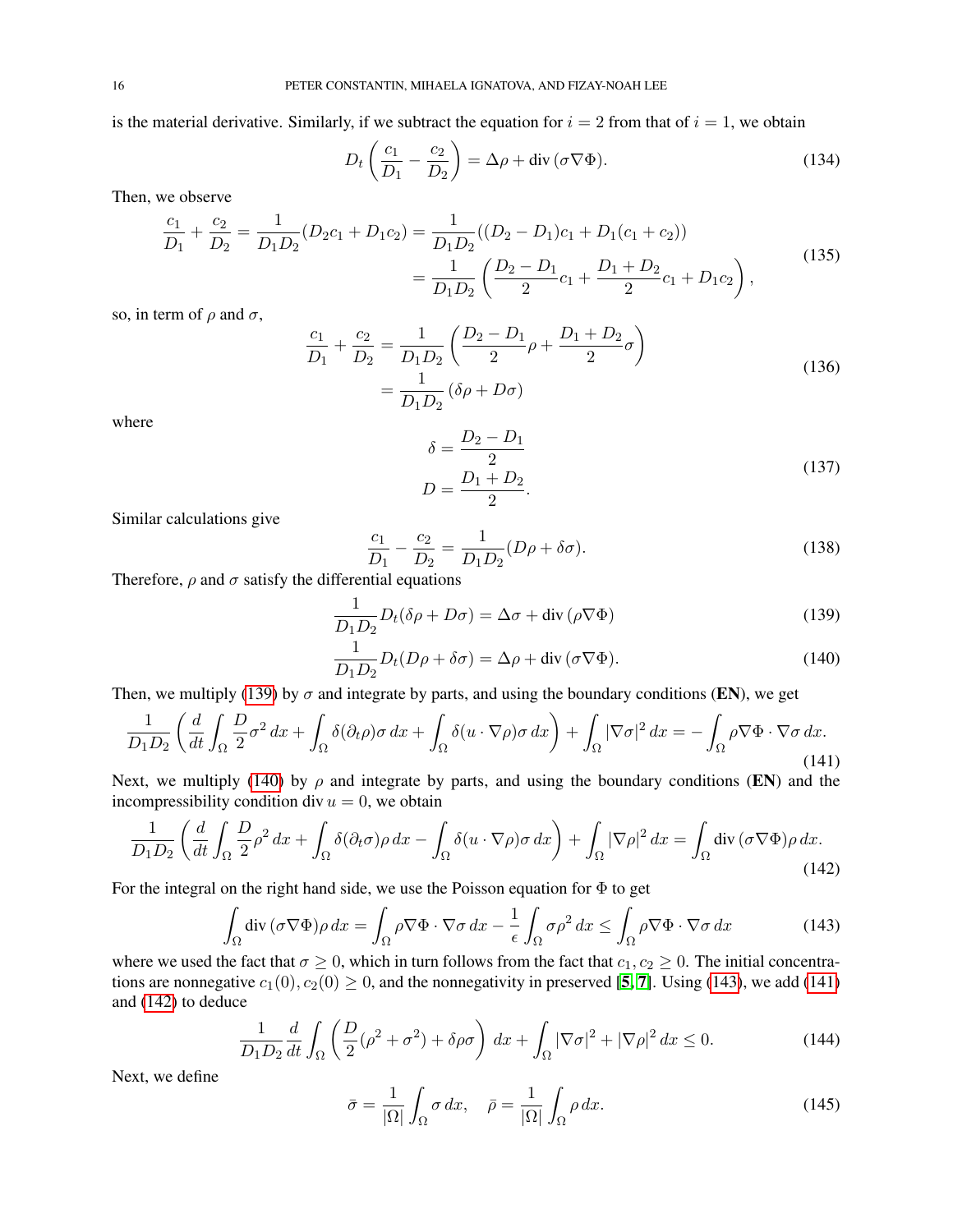Then, we obtain

$$
\int_{\Omega} \left( \frac{D}{2} (\rho^2 + \sigma^2) + \delta \rho \sigma \right) dx
$$
\n
$$
= \int_{\Omega} \left( \frac{D}{2} - \frac{\delta^2}{2D} \right) \rho^2 + \frac{\delta^2}{2D} (\rho - \bar{\rho})^2 + \frac{D}{2} (\sigma - \bar{\sigma})^2 + \delta \rho (\sigma - \bar{\sigma}) + \frac{D}{2} \left( \bar{\sigma} + \frac{\delta}{D} \bar{\rho} \right)^2 dx. \tag{146}
$$

By [\(137\)](#page-15-5), the first term on the right hand side of [\(146\)](#page-16-0) is positive. Next, we make two observations. First,

<span id="page-16-0"></span>
$$
Q_1 = \int_{\Omega} \frac{\delta^2}{2D} (\rho - \bar{\rho})^2 + \frac{D}{2} (\sigma - \bar{\sigma})^2 + \delta \rho (\sigma - \bar{\sigma}) dx
$$
  
= 
$$
\int_{\Omega} \frac{\delta^2}{2D} (\rho - \bar{\rho})^2 + \frac{D}{2} (\sigma - \bar{\sigma})^2 + \delta (\rho - \bar{\rho}) (\sigma - \bar{\sigma}) dx
$$
  
= 
$$
\frac{1}{2} \int_{\Omega} \left( \frac{\delta}{D^{\frac{1}{2}}} (\rho - \bar{\rho}) + D^{\frac{1}{2}} (\sigma - \bar{\sigma}) \right)^2 dx \ge 0.
$$
 (147)

Second, we observe that by integrating [\(139\)](#page-15-0) and using the boundary conditions (EN), we reach the conclusion that the quantity  $\delta \bar{\rho} + D \bar{\sigma}$  is independent of time. Therefore, taking the time derivative of [\(146\)](#page-16-0), we arrive at

$$
\frac{d}{dt} \int_{\Omega} \left( \frac{D}{2} (\rho^2 + \sigma^2) + \delta \rho \sigma \right) dx = \frac{d}{dt} \left( \int_{\Omega} \left( \frac{D}{2} - \frac{\delta^2}{2D} \right) \rho^2 dx + Q_1 \right). \tag{148}
$$

Now, we denote

$$
Q = \frac{1}{D_1 D_2} \left( \int_{\Omega} \left( \frac{D}{2} - \frac{\delta^2}{2D} \right) \rho^2 dx + Q_1 \right),\tag{149}
$$

$$
R = \int_{\Omega} |\nabla \sigma|^2 + |\nabla \rho|^2 dx,
$$
\n(150)

so that [\(144\)](#page-15-6) is equivalent to

<span id="page-16-4"></span>
$$
\frac{d}{dt}Q + R \le 0.\tag{151}
$$

Next we note that, by Poincaré's inequality, we have the bound

<span id="page-16-1"></span>
$$
Q_1 \leq \tilde{C}_{\Omega} \int_{\Omega} |\rho - \bar{\rho}|^2 + |\sigma - \bar{\sigma}|^2 dx
$$
  
\$\leq C\_{\Omega}R\$ (152)

for constants  $\tilde{C}_{\Omega}$  and  $C_{\Omega}$  depending on  $\Omega$  and  $D_i$ . We also have, again by the Poincaré inequality,

<span id="page-16-2"></span>
$$
R \ge C'_{\Omega} \int_{\Omega} \rho^2 dx \tag{153}
$$

for  $C'_{\Omega}$  depending only on  $\Omega$ . Combining [\(152\)](#page-16-1) and [\(153\)](#page-16-2), we obtain

<span id="page-16-3"></span>
$$
R \ge C_D Q \tag{154}
$$

where  $C_D$  is a constant depending on  $\Omega$  and  $D_i$ . So using [\(154\)](#page-16-3), the differential inequality [\(151\)](#page-16-4) gives

$$
\frac{d}{dt}Q + C_D Q \le 0,\t\t(155)
$$

so that  $Q(t) \leq e^{-C_D t} Q(0)$ . Finally, defining

$$
P = \frac{1}{D_1 D_2} \int_{\Omega} \left(\frac{D}{2} - \frac{\delta^2}{2D}\right) \rho^2 dx \tag{156}
$$

and recalling that  $Q_1 \geq 0$ , we have

$$
Q \ge P \tag{157}
$$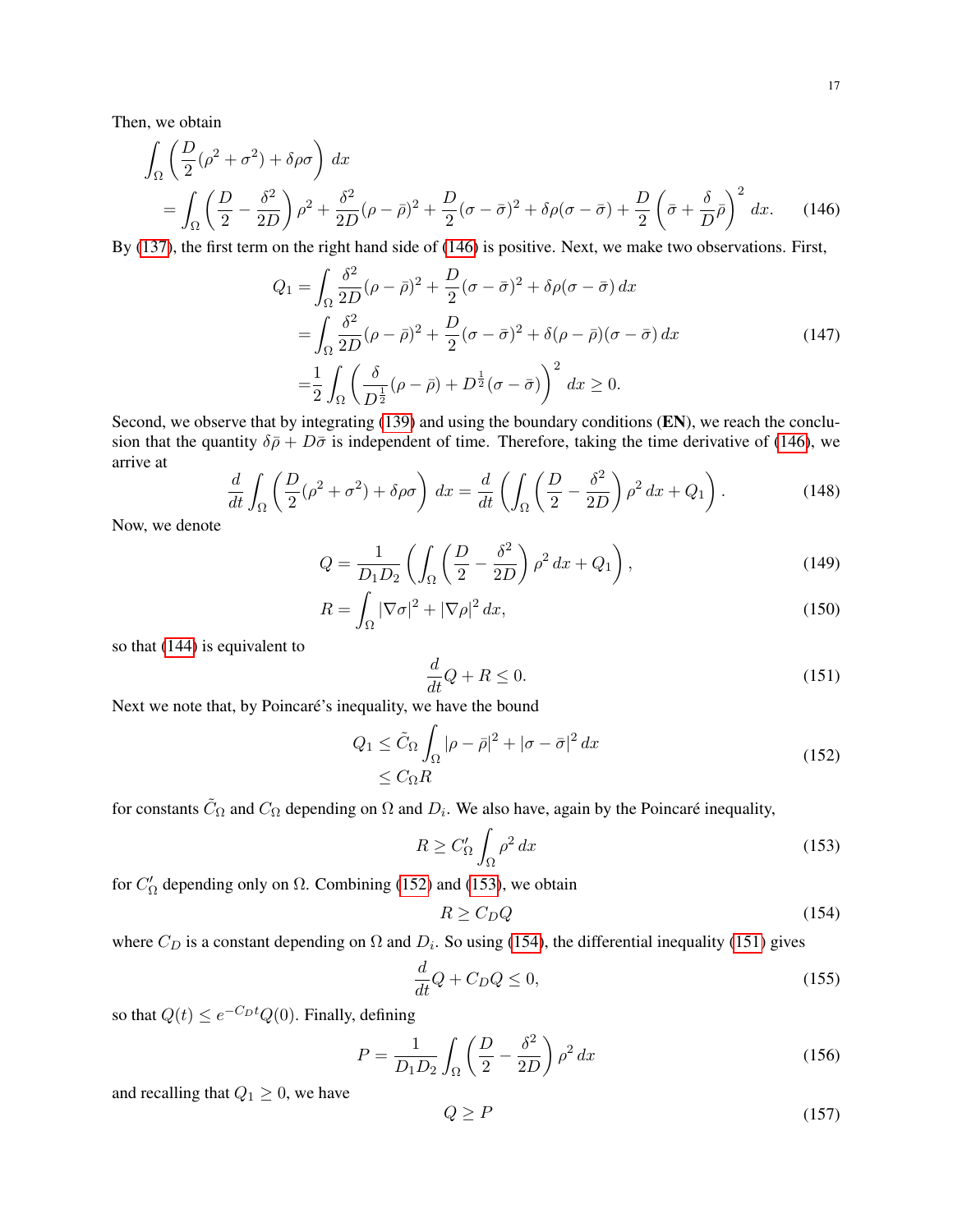so that

$$
P(t) \le e^{-C_D t} Q(0). \tag{158}
$$

That is,

$$
\|\rho(t)\|_{L^2}^2 \le Ce^{-C_D t} \tag{159}
$$

where

$$
C = D_1 D_2 \left(\frac{D}{2} - \frac{\delta^2}{2D}\right)^{-1} Q(0).
$$
 (160)

Therefore, the proof of Theorem [8](#page-14-3) is complete.  $\Box$ 

We prove now a maximum principle.

<span id="page-17-0"></span>THEOREM 9. For global smooth solutions  $(c_1, c_2, \Phi, u)$  of the NPNS system with (EN) boundary con*ditions, the ionic concentrations* c<sup>i</sup> *obey the uniform in time bounds*

$$
c_i(x,t) \le \max\left\{\sup_{\Omega} c_1(0), \sup_{\Omega} c_2(0)\right\}, \quad i=1,2. \tag{161}
$$

PROOF. The idea of the proof is as follows. We define

$$
m_i(t) = \sup_{\Omega} c_i(x, t), \quad i = 1, 2,
$$
  
\n
$$
m(t) = \max\{m_1(t), m_2(t)\},
$$
  
\n
$$
M(t) = \max_{s \le t} m(s).
$$
\n(162)

Then the statement of the theorem is equivalent to the statement that  $M(t) = M(0)$  for all  $t \ge 0$ . For the sake of contradiction, if we assume that  $M(t)$  in fact increases, then we have  $M'(t) > 0$  for some  $t > 0$ . At time t, we deduce that (without loss of generality)  $M(t) = m_1(t) \ge m_2(t)$  and that  $\partial_t c_1(x, t) > 0$  for all  $x \in B_t^1 = \{x \in \overline{\Omega} \mid c_1(x,t) = M(t)\}\.$  Then, an argument like that leading up to [\(125\)](#page-13-0) allows us to deduce that in fact  $B_t^1 \subset \partial \Omega$ . But then by Hopf's lemma, we conclude that  $\partial_n c_1(x,t) > 0$  for  $x \in B_t \subset \partial \Omega$ . However, then the boundary conditions force  $\partial_n c_2(x,t) < 0$ ,  $c_2(x,t) = M(t)$ . Consequently, it follows that at time t,  $c_2$  attains an interior value exceeding  $M(t)$ , which is a contradiction.

In order to provide a rigorous proof of Theorem [9,](#page-17-0) we note that in view of the fact that  $c_i(x, t)$ ,  $i = 1, 2$ are smooth, we have that  $m_i, m, \tilde{M}$  are Lipschitz in t on any interval  $[0, T]$ . Indeed, there exist  $x_i(t) \in \overline{\Omega}$ such that  $m_i(t) = c_i(x_i(t), t)$ . Then, for  $t - s > 0$  we have

$$
\frac{c_i(x_i(s),t) - c_i(x_i(s),s)}{t-s} \le \frac{m_i(t) - m_i(s)}{t-s} \le \frac{c_i(x_i(t),t) - c_i(x_i(t),s)}{t-s},
$$

and therefore

$$
\left|\frac{m_i(t)-m_i(s)}{t-s}\right| \leq \sup_{\bar{\Omega}\times[0,T]} |\partial_t c_i|.
$$

In particular,  $m_i, m, M$  are differentiable a.e. and satisfy the fundamental theorem of calculus. This level of regularity is sufficient.

We prove the following facts.

(I) Let  $m : [0, \infty) \to \mathbb{R}$  be locally Lipschitz (meaning Lipschitz on  $[0, T]$  for any  $T > 0$ ), and let

$$
M(t) = \max_{s \le t} m(s). \tag{163}
$$

Suppose for some  $t > 0$ ,  $M'(t)$ ,  $m'(t)$  both exist and  $M'(t) > 0$ . Then  $M(t) = m(t)$  and  $M'(t) = m'(t)$ .

In order to check (I), we observe that  $M'(t) > 0$  implies that  $M(s) < M(t) < M(r)$  for  $s < t < r$ . If not, then we had to have  $M(s) = M(t)$  for some  $s < t$ . Then because it is nondecreasing, M must be constant on the interval [s, t], so that the left sided derivative of M at t is 0, a contradiction. A similar argument is used for  $t < r$ . Next, we observe that  $M'(t) > 0$  implies that  $m(t) = M(t)$ . If not, then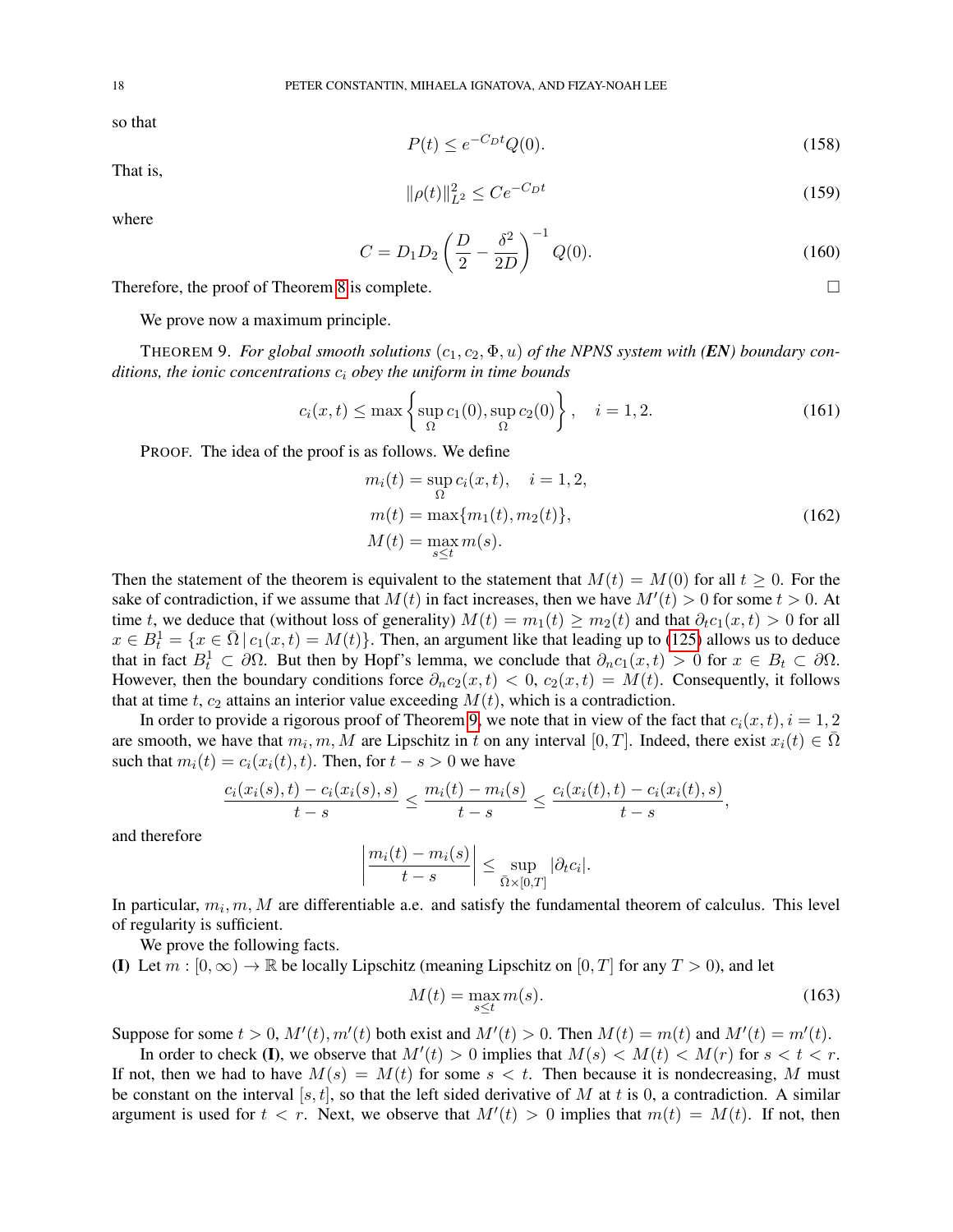$M(t) = m(s)$  for some  $s < t$ , but then, from the previous observation, we obtain  $M(s) < M(t) = m(s) \leq$  $M(s)$ , which is a contradiction. Lastly, we take  $s < t$  and compute

$$
M(t) - M(s) = m(t) - M(s) \le m(t) - m(s)
$$
\n(164)

so that dividing by  $t - s$  and taking the limit  $s \to t^-$ , we obtain,  $M'(t) \le m'(t)$ . Similarly, by considering  $s > t$ , we obtain  $M'(t) \ge m'(t)$ .

(II) Let  $c_i(x,t) : \overline{\Omega} \times [0,\infty) \to \mathbb{R}$  be a smooth function with  $\Omega \subset \mathbb{R}^d$  an open bounded set with smooth boundary. Let

$$
m_i(t) = \sup_{x \in \bar{\Omega}} c_i(x, t). \tag{165}
$$

For each t, define  $B_t^i = \{x \in \bar{\Omega} \mid c_i(x,t) = m_i(t)\}\$ . Suppose  $m_i'(t)$  exists for some  $t > 0$ . Then  $\partial_t c_i(x,t) =$  $m_i'(t)$  for each  $x \in B_t^i$ .

Indeed, we take  $s < t$  and  $x \in B_t^i$  and compute

$$
m_i(t) - m_i(s) = c_i(x, t) - m_i(s) \le c_i(x, t) - c_i(x, s)
$$
\n(166)

from which we conclude that  $m_i'(t) \leq \partial_t c_i(x, t)$ . A similar argument for  $s > t$  gives the opposite inequality. An analogous argument gives the following fact.

(III) Suppose  $m_1(t)$  and  $m_2(t)$  are locally Lipschitz, and let

$$
m(t) = \max\{m_1(t), m_2(t)\}.
$$
\n(167)

Suppose  $m'(t)$ ,  $m'_1(t)$ ,  $m'_2(t)$  exist for some  $t > 0$ . Then for all  $i \in \{1, 2\}$  such that  $m_i(t) = m(t)$ , we have  $m'_{i}(t) = m'(t).$ 

To prove Theorem [9,](#page-17-0) we assume for the sake of contradiction that for some  $T > 0$  we have  $M(T) > 0$  $M(0)$ . We define

$$
A_{i} = \{t \in (0, T) | m'_{i}(t) \text{ exists}\}, \quad i = 1, 2,
$$
  
\n
$$
A_{m} = \{t \in (0, T) | m'(t) \text{ exists}\},
$$
  
\n
$$
A_{M} = \{t \in (0, T) | M'(t) \text{ exists}\},
$$
  
\n
$$
A = A_{1} \cap A_{2} \cap A_{m} \cap A_{M}.
$$
\n(168)

Since all the functions under consideration are locally Lipschitz, we know that A has full measure,  $|A| = T$ . So, by the fundamental theorem of calculus, there exists some  $t \in A \subset (0,T)$  such that  $M'(t) > 0$ . By the considerations above, we conclude without loss of generality that  $\partial_t c_1(x,t) = M'(t) > 0$  and  $c_1(x,t) = m_1(t) = M(t) \ge m_2(t)$  for all  $x \in B_t^1$ .

We claim that  $B_t^1 \subset \partial \Omega$ . Indeed, if there were some  $x \in B_t^1 \cap \Omega$ , then evaluating [\(1\)](#page-0-0) at  $(x, t)$ , and using  $\nabla c_1(x,t) = 0$  and  $\Delta c_1(x,t) \leq 0$ , we obtain  $\partial_t c_1(x,t) \leq 0$ , a contradiction. Now we fix  $x \in B_t^1 \subset \partial \Omega$ . Then, at this boundary point (and at time t) the function  $F = -\partial_t c_1 - \frac{D_1}{\epsilon} \rho$  satisfies  $F < 0$ . We take a small open subset  $U \subset \Omega$  that shares an open boundary portion with  $\Omega$ , including the point x. We choose the subset to be small enough i.e. uniformly close enough to x, so that  $F_{|U}(\cdot, t) \leq 0$ . Then, restricted to U, we have that  $c_1$  satisfies, at time  $t$ ,

$$
-D_1\Delta c_1 + (u - D_1\nabla\Phi) \cdot \nabla c_1 = F \le 0.
$$
\n(169)

Thus, by Hopf's lemma we conclude that  $\partial_n c_1(x,t) > 0$ . Then, the boundary conditions imply that  $\partial_n c_2(x,t)$  < 0 and  $c_2(x,t) = M(t)$ . That is,  $c_2$  attains an interior value strictly greater than  $M(t)$  at time  $t$ , a contradiction. This completes the proof.

 $\Box$ 

We prove now exponential decay in  $L^p$  for all  $p < \infty$ .

COROLLARY 1. *For global smooth solutions*  $(c_1, c_2, \Phi, u)$  *of the NPNS system with*  $(EN)$  *boundary conditions, there exist constants*  $\lambda_p > 0$  *depending on*  $\Omega$ *,*  $D_i$  *and*  $p < \infty$ *, and*  $C_p > 0$  *depending additionally on initial conditions, such that*

$$
\|\rho(t)\|_{L^p} \le C_p e^{-\lambda_p t}, \quad t \ge 0 \tag{170}
$$